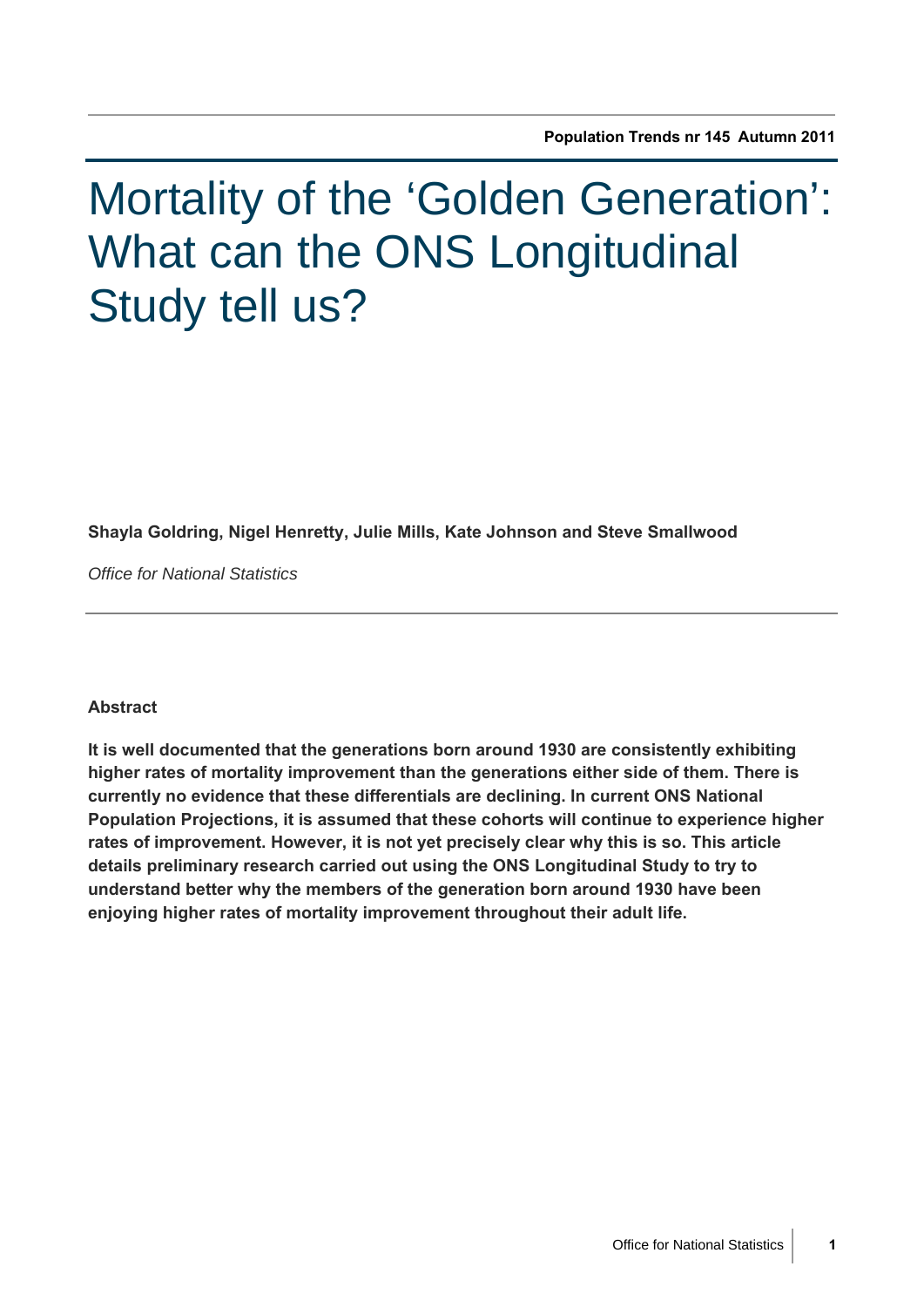### **Introduction**

Peak levels of mortality improvement appear to be a special feature of the generations born in the decade centred around 1930 (those born between 1925 and 1934), known as the 'golden cohort'<sup>[1](#page-3-0),[2](#page-3-1)</sup>. The term 'cohort effect' has been used where a specific birth cohort has experienced a noticeably different pattern of mortality rate improvement over time from that of other cohorts<sup>[3](#page-3-1)</sup>. The mortality experiences of the 'golden cohort' are the subject of much interest for demographers, actuaries and financiers. It is not understood precisely why the members of the generation born around the early 1930s have been enjoying higher rates of mortality improvement throughout their adult life than preceding generations, or why the rate of improvement slowed down for following generations<sup>[4](#page-3-1)</sup>. It may, however, be relevant that this generation benefited from a combination of better childhood health, improving preventive and treatment regimes for infectious diseases affecting young and middle-aged adults, and, in later middle-age, improvements in the treatment of circulatory diseases. This generation was also subject to rationing in their adolescent and early adult years (between 1940 and 1954) which, across the whole population, may have improved general health during childhood and later.

Mortality is an important factor in determining the size and age distribution of the population in the future. The current mortality projections methodology involves projecting rates by cohort for older generations, but by age for younger generations where there is no evidence of a cohort effect taking place. Understanding what is causing the significant decrease in mortality for the generation born between 1925 and 1934 is particularly important for forecasting the population at older ages. Using the ONS Longitudinal Study (ONS LS) we may be able to determine whether there are social and economic differences in the cohorts born in the first half of the twentieth century that may explain the high rates of mortality improvement observed for those born between 1925 and 1934.

### **Background**

The average annualised rate of improvement in age standardised mortality rates for ages 0–99 over the period 1911–2008 was 1.2 per cent per year for both men and women. **Box 1** explains how the mortality rates used in this article have been calculated. **Tables 1a and 1b** show the annualised improvement in age-standardised mortality rates over successive ten year periods between 1951 and 2008 for men and women respectively, in five year age groups. Mortality improvements for children and teenagers are not included in these tables because of the relatively small numbers of deaths occurring at these ages. The shaded areas show the age groups which have experienced greatest mortality improvements over each ten year period between decennial life tables<sup>[5](#page-3-1)</sup>. Table 1a shows that between 1961 and 1971, mortality rates for males improved the most for those aged 30 to 34 (1.6 per cent per year). The age groups exhibiting the most rapid mortality improvements have become successively older in later periods. For example, over the next ten year period, 1971 to 1981, mortality rates for males improved the most for those aged 40 to 44 (2.2 per cent per year). The resulting pattern suggests that the highest rate of improvements have been experienced by the same groups as they age through time, and broadly reflects the mortality experience of the cohort born between 1926 and 1934, up to the most recent period, 2001 to 2008 (the latest year for which data are available). Similar patterns for females in the same cohorts are shown in Table 1b.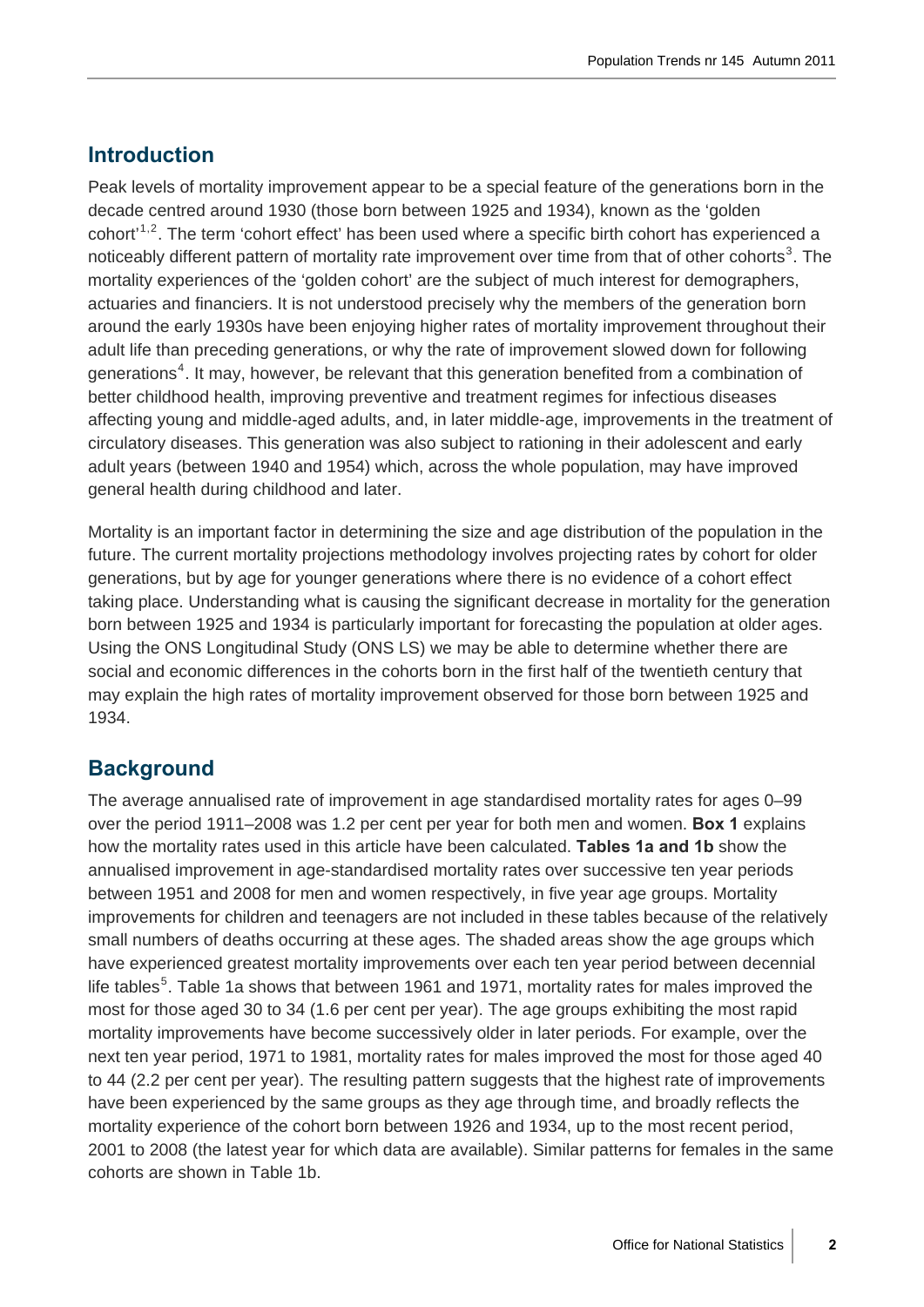# Table 1a **Rate of annualised improvement in age-standardised mortality rates, men, England and Wales (per cent)\***

| Age<br>group | 1951<br>to<br>1961 | 1961<br>to<br>1971 | 1971<br>to<br>1981 | 1981<br>to<br>1991 | 1991<br>to<br>2001 | 2001<br>to<br>2008 |
|--------------|--------------------|--------------------|--------------------|--------------------|--------------------|--------------------|
| 20-24        | 1.8                | 1.3                | 1.4                | $-0.2$             | 1.0                | 3.2                |
| 25-29        | 3.5                | 1.4                | 0.6                | $-0.4$             | 0.1                | 1.8                |
| 30-34        | 2.7                | 1.6                | 1.4                | $-0.2$             | $-0.6$             | 0.7                |
| 35-39        | 2.2                | 1.1                | 1.8                | $-0.1$             | 0.5                | $-0.1$             |
| 40-44        | 2.0                | 0.0                | 2.2                | 1.4                | 0.9                | 0.3                |
| 45-49        | 1.8                | $-0.4$             | 2.1                | 2.5                | 1.0                | 1.7                |
| 50-54        | 1.2                | 0.2                | 1.6                | 3.0                | 2.2                | 1.4                |
| 55-59        | 0.6                | 0.8                | 1.2                | 3.1                | 2.7                | 1.8                |
| 60-64        | 0.2                | 0.8                | 1.4                | 2.4                | 3.2                | 2.9                |
| 65-69        | 0.1                | 0.3                | 1.7                | 1.8                | 3.6                | 2.9                |
| 70-74        | 0.2                | 0.1                | 1.5                | 1.8                | 2.8                | 4.0                |
| 75-79        | 0.5                | 0.4                | 0.9                | 1.8                | 2.2                | 3.7                |
| 80-84        | 0.9                | 0.7                | 0.5                | 1.7                | 1.9                | 2.6                |
| 85-89        | 1.3                | 0.8                | 0.5                | 1.4                | 1.1                | 2.5                |
| 90-94        | 1.6                | 0.6                | 0.8                | 0.8                | 0.7                | 2.3                |
| 95-99        | 1.8                | $-0.1$             | 1.2                | $-0.2$             | 0.4                | 1.4                |

Note: \*Source: Mortality rates from successive English Life Tables and the Interim Life Table for England and Wales for 2008, standardised using the 2001 mid-year population estimates. Mortality rates are based on three years of data centred on the year in question.

# Table 1b **Rate of annualised improvement in age-standardised mortality rates, women, England and Wales (per cent)\***

|              | 1951       | 1961       | 1971       | 1981       | 1991       | 2001       |
|--------------|------------|------------|------------|------------|------------|------------|
| Age<br>group | to<br>1961 | to<br>1971 | to<br>1981 | to<br>1991 | to<br>2001 | to<br>2008 |
| 20-24        | 6.4        | 0.6        | 2.0        | 1.1        | 1.1        | 2.4        |
| 25-29        | 6.1        | 2.0        | 1.4        | 1.7        | 0.7        | 0.6        |
| 30-34        | 4.4        | 2.1        | 1.6        | 1.5        | 0.6        | 0.4        |
| 35-39        | 2.9        | 1.7        | 2.0        | 1.3        | 0.9        | 1.2        |
| 40-44        | 2.1        | 0.7        | 2.4        | 2.0        | 0.9        | 0.9        |
| 45-49        | 1.8        | $-0.1$     | 2.2        | 2.3        | 1.1        | 1.7        |
| 50-54        | 1.7        | $-0.1$     | 1.3        | 2.6        | 1.3        | 1.6        |
| 55-59        | 1.6        | 0.3        | 0.6        | 2.3        | 2.0        | 1.8        |
| 60-64        | 1.5        | 0.8        | 0.5        | 1.4        | 2.9        | 2.0        |
| 65-69        | 1.3        | 1.0        | 1.0        | 0.9        | 2.8        | 2.6        |
| 70-74        | 1.3        | 1.1        | 1.4        | 1.1        | 2.0        | 3.1        |
| 75-79        | 1.4        | 1.2        | 1.5        | 1.5        | 1.4        | 2.9        |
| 80-84        | 1.4        | 1.4        | 1.2        | 1.9        | 1.1        | 2.0        |
| 85-89        | 1.2        | 1.3        | 0.8        | 2.1        | 0.5        | 1.9        |
| 90-94        | 0.8        | 1.1        | 1.0        | 1.5        | 0.0        | 1.3        |
| 95-99        | 0.2        | 0.2        | 2.1        | 0.3        | $-0.3$     | 0.5        |

Note: \*Source: Mortality rates from successive English Life Tables and the Interim Life Table for England and Wales for 2008, standardised using the 2001 mid-year population estimates. Mortality rates are based on three years of data centred on the year in question.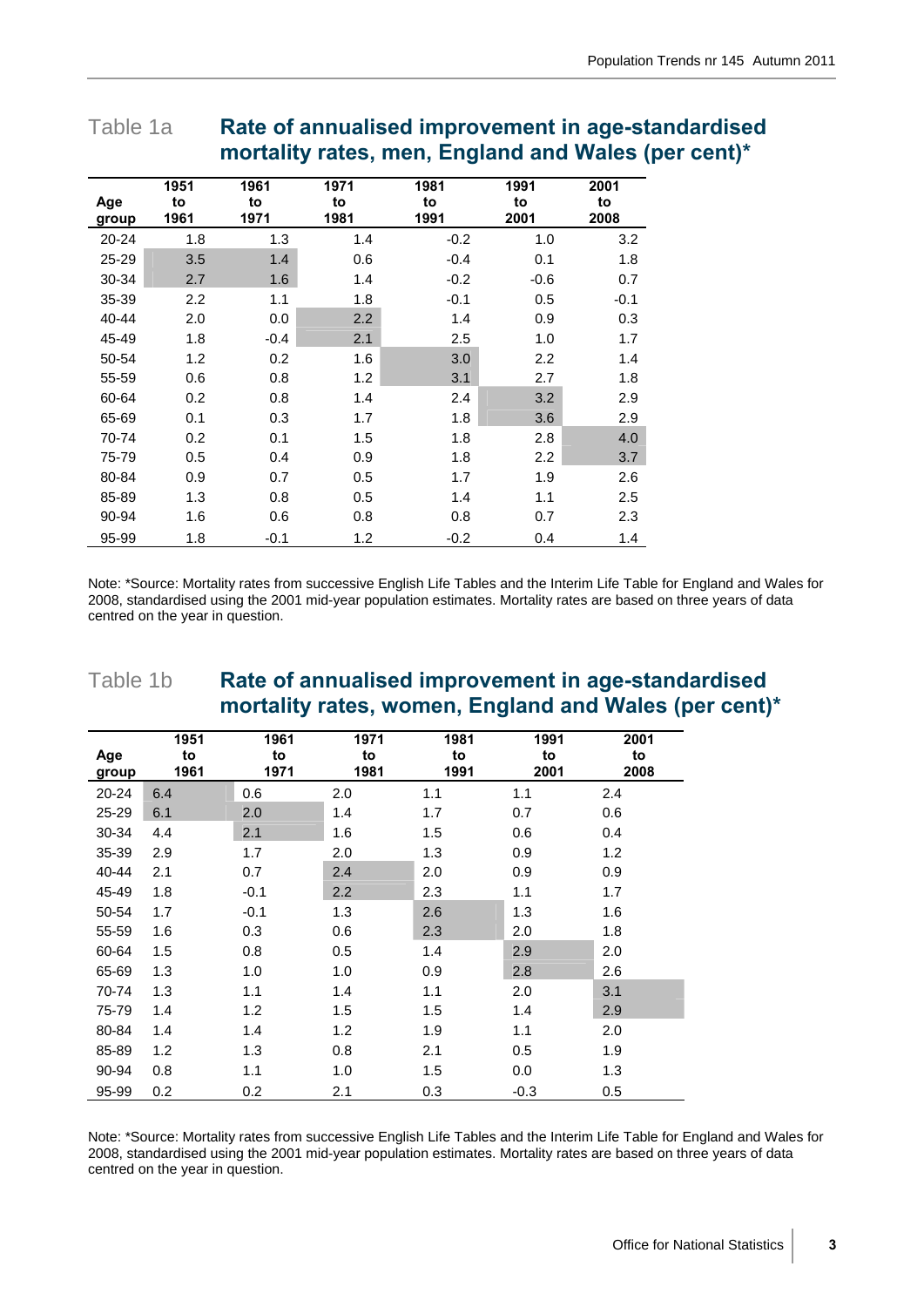<span id="page-3-0"></span>The heat charts (**Figures 1a and 1b**) show annual percentage change in smoothed mortality rates for the years 1913 to 2008. Heat charts are two-dimensional contour maps used to visualise large matrices, in particular demographic events, diagrammatically. In this case, time-series annual mortality improvements are categorised into bands and each band is given a colour to show, for every data point, the annual improvement in mortality for each year along the x-axis and each age along the y-axis. The darkest shades of brown represent the largest improvements in mortality and the shades of blue represent worsening mortality rates. The years between 1913 and 1960 are characterised by alternating periods of negative rates of improvement (worsening mortality rates) particularly for men in their 20s and 30s, followed by periods of rapid improvement. The periods showing negative rates of improvement for both men and women coincide with the First World War (1914–18), the influenza pandemic (1918–1921), the Great Depression (commencing in 1929) and the Second World War (1939–45). Men are also shown to have experienced a period of negative improvement in mortality rates around 1955; this may be a result of high smoking uptake for men earlier in the century. From the mid-1950s onwards, the pattern of mortality is more stable and the smoothed rates broadly feature improvements throughout.

# Figure 1a **Annual percentage change in male smoothed mortality rates, England and Wales, 1913 to 2008 (three year rolling averages)**



Source: Human Mortality Database; Office for National Statistics.

<span id="page-3-1"></span>A distinct feature of the mortality improvements shown is the rapid improvement experienced by the cohort born between 1925 and 1934 from the mid-1970s onward (which we term cohort 2). It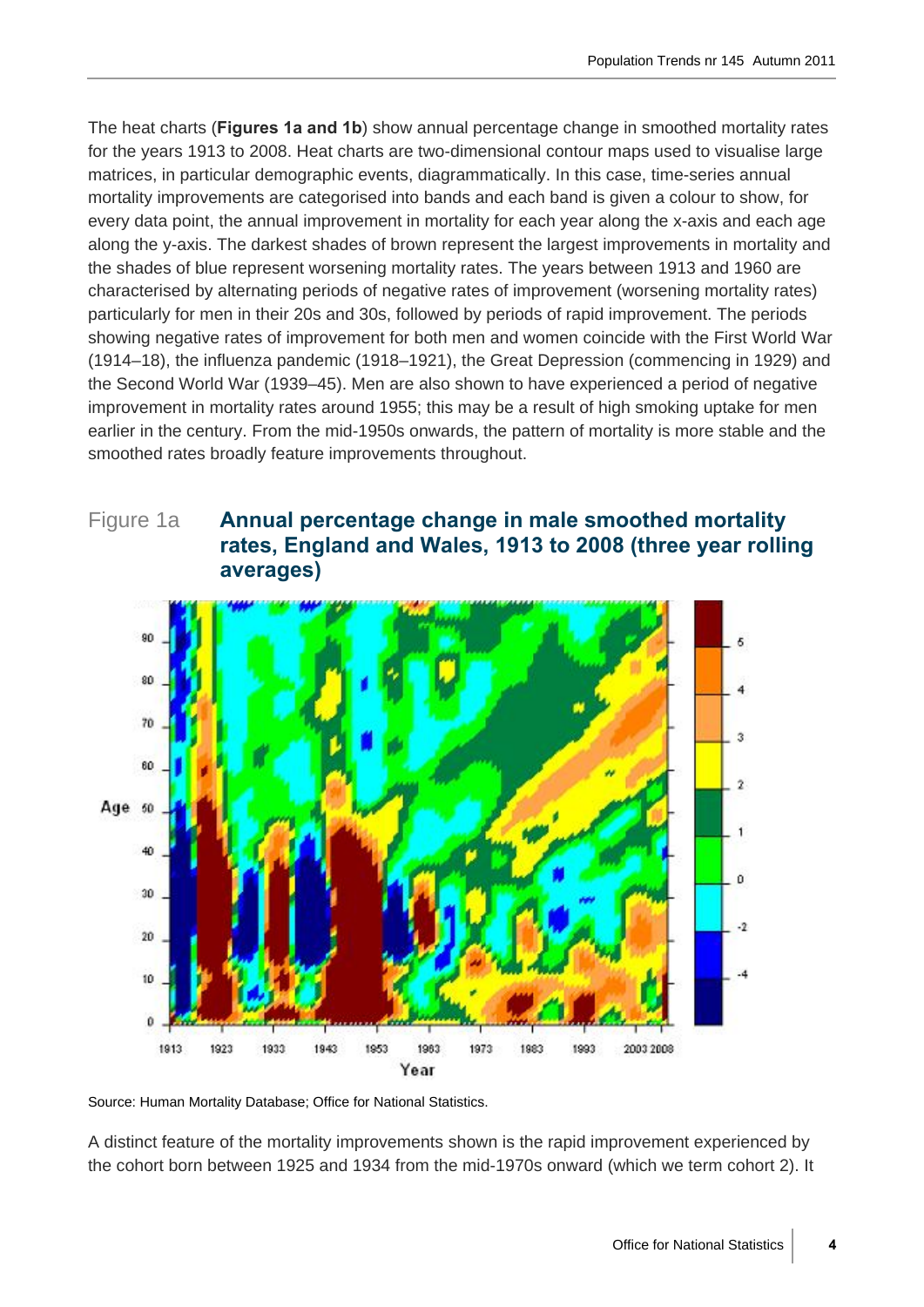can be seen that this cohort has experienced greater mortality improvement than the cohorts born before (those born 1915–1924, which we term cohort 1) and after (those born 1935–1944, which we term cohort 3). These rapid improvements have followed them into increasingly older ages so that by 2008, men and women aged between 73 and 81 experienced annual mortality improvements of at least three per cent.

### Figure 1b **Annual percentage change in female smoothed mortality rates, England and Wales, 1913 to 2008 (three year rolling averages)**



<span id="page-4-0"></span>The cohort born between 1925 and 1934 also experienced rapid improvements in infant and child mortality. This may be explained by improvements in hygiene and nutrition along with the introduction of childhood immunisation for diseases such as diphtheria and tetanus. Following this period, those aged between about 16 and 40 experienced a rapid and prolonged reversal in the trend of improving mortality, brought about by the Second World War (1939–1945). However, the majority of the 1925–34 cohort experienced little change or even a slight improvement in mortality during this time. After the war, this cohort (along with all those born after 1890) began to experience a sustained period of mortality improvement in excess of three per cent annually. Rapid mortality improvements for this cohort persisted until 1953 when, for men aged around 18 to 30, a brief but sharp reversal occurred.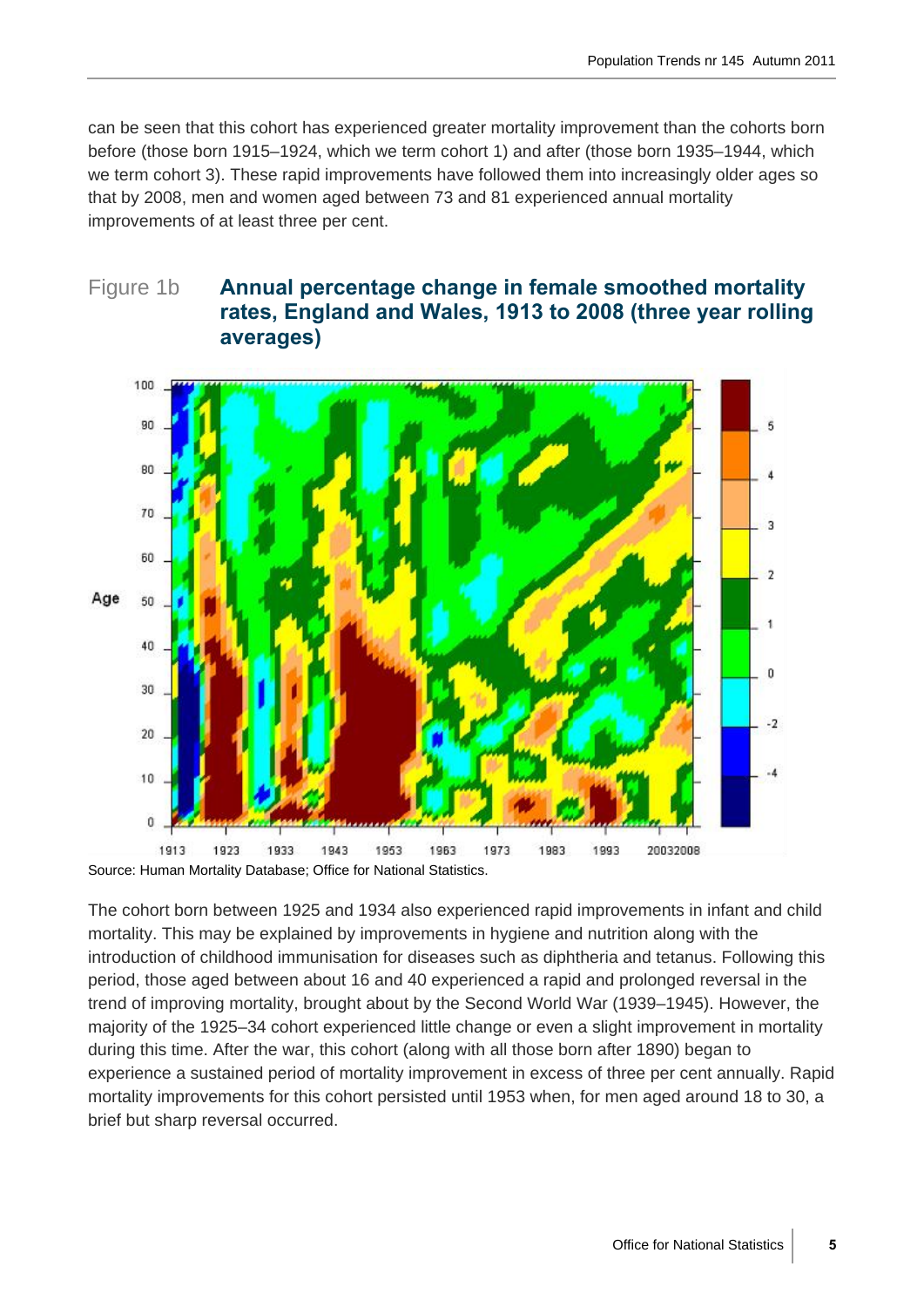# **Box 1 Calculating mortality rates**

### **ONS mortality rate**

Age-specific mortality rate  $=$   $\frac{400}{\text{mid-year population in age/sec group}} \times 100,000$ deaths in age/sex group

Age-standardised mortality rates/ratios:

Age-standardised rates make allowances for differences in the age structure of the population, over time, between sexes and across areas. ONS LS and ONS mortality rates are standardised to the UK 2001 Standard Population.

### **ONS LS mortality rate**

Age-specific mortality rate =  $\frac{100,000}{2}$  x 100,000 person-years of exposure in age/sex group deaths in age/sex group *-*

The ONS LS mortality rates use person-years of exposure as the base population. This is the most accurate measure of the population at risk.

This lexis diagram provides an example of how the ONS LS mortality rates are calculated.



Fictitious Fred was born in 1927; he is one of the 1925 to 1934 birth cohort shown by the two parallel diagonal lines. We can follow Fred's life events by his life line, represented by the blue line on the diagram. Fred dies aged 53 in 1980. Fred's death will contribute to the numerator deaths to men aged 50 to 59 in the period 1975 to 1984. The other deaths that will contribute to this rate will be represented by triangle ABC. This triangle represents all people from the 1925 to 1934 cohort that lived to at least 50; some of them will have continued to live on past 60 and their death record will be captured later; some of them will have died before the age of 60. The person-years at risk are equal to the sum of all of the whole and part years every person in the 1925–34 cohort is alive and at risk of dying between 1975 and 1984.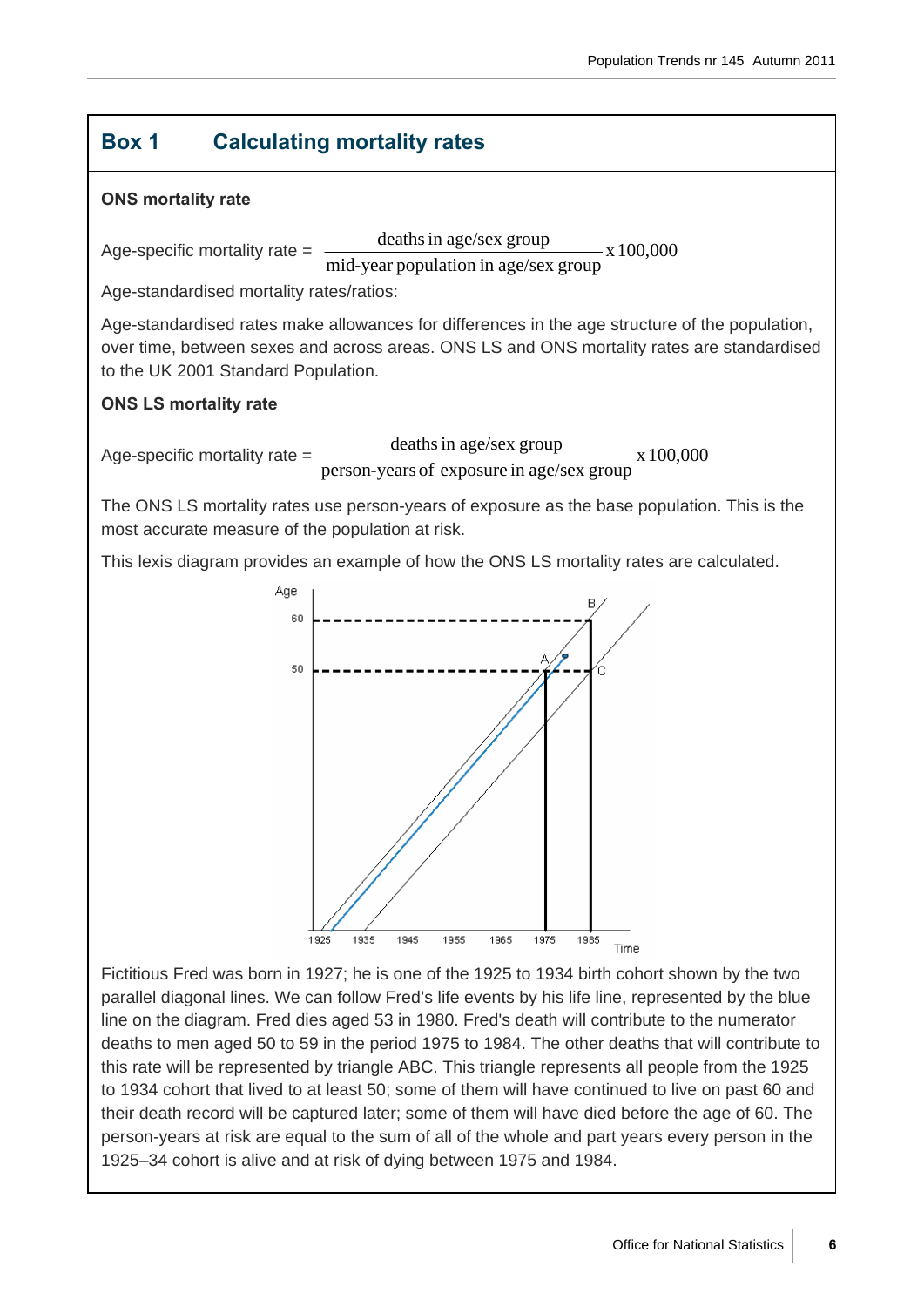The 'golden cohort' may just have been born at the right time to benefit optimally from the health related improvements stated above and also avoid some of the more negative influences on mortality in the first half of the twentieth century. Figure 2 shows a timeline of significant events occurring between 1915 and 1965.



# Figure 2 **Timeline of significant events during the period 1915–1965**

It is possible to see from the timeline that the cohort born in the decade preceding the 'golden cohort' would have been affected by the environmental conditions of the First World War and the Depression; many would have died from causes that did not affect later cohorts to the same degree. These men would also be called upon to fight in the Second World War. The 'golden cohort' would have experienced rationing during childhood and into early adulthood; this may have had a positive effect on their longer term health. Differences in smoking prevalence are likely to have had an influence on mortality improvements of the cohorts. Between 1890 and 1950 cigarettes largely replaced other tobacco products; in the early 20th century men were the main users of tobacco. Use by women commenced in the mid-1920s and, with few exceptions, was limited to cigarettes. Cigarette consumption increased rapidly in the Second World War and continued to increase until the 1970s, when it began to fall as a result of increased awareness of detrimental health effects<sup>[6](#page-3-1)</sup>.

Cohort effects similar to that of the 'golden cohort' in England and Wales have been observed in France, Austria, Germany, Italy, Japan, Netherlands and Switzerland<sup>[7](#page-3-1)</sup>. The effects for Italy, France and Germany are centred on the cohort born in the decade 1930 to 1940. It has been suggested that unfavourable conditions during the first years of life such as malnutrition and poor hygiene are a handicap to future survival. Caselli and Capocaccia (1989) investigated this hypothesis for Italy to determine whether cohorts with higher mortality at younger ages also had higher mortality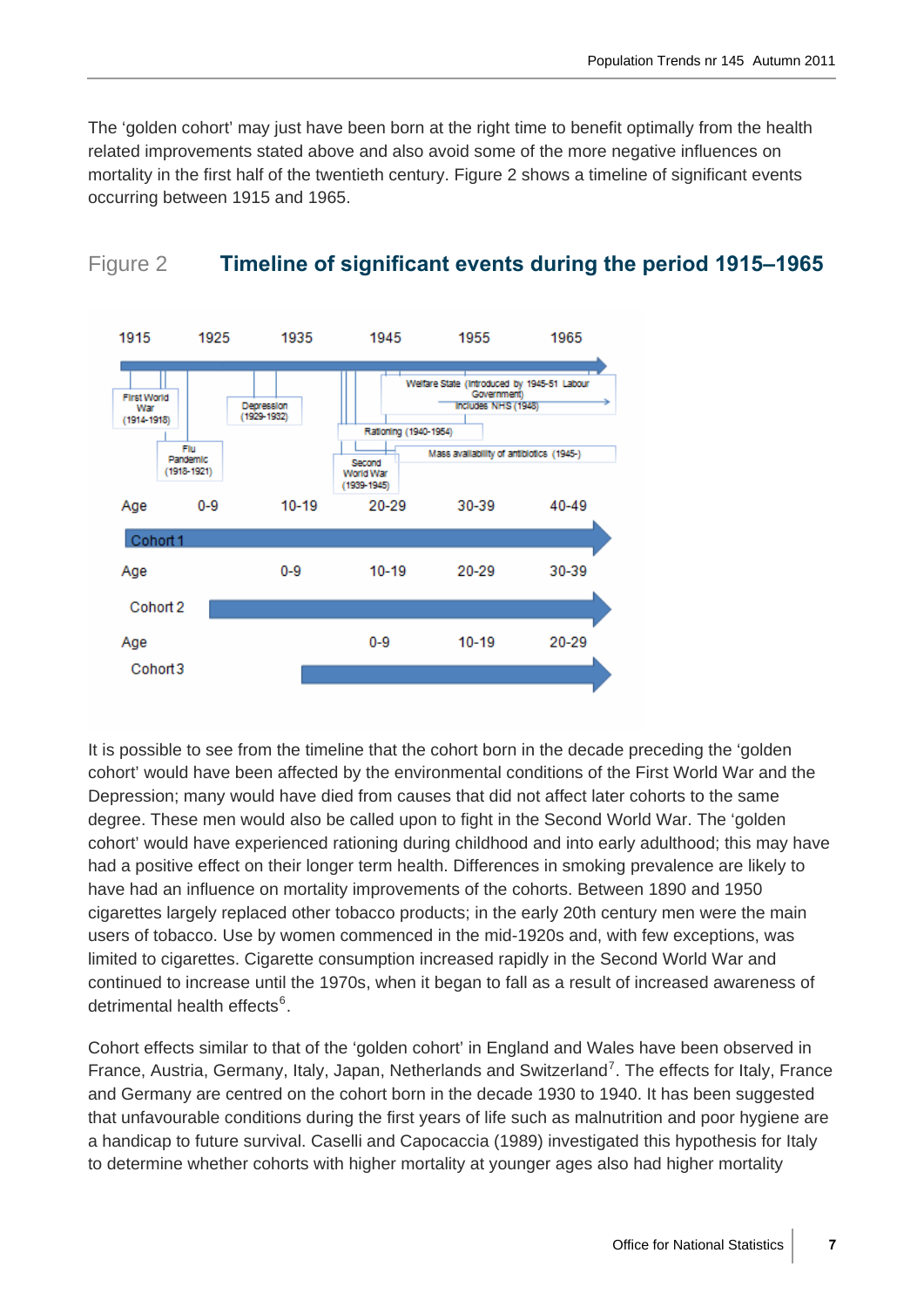throughout later life<sup>[8](#page-3-1)</sup>. They found that cohorts growing up in unfavourable conditions caused by period effects such as war had higher mortality than other cohorts up to age 45.

### **Data sources**

Data from death registrations (referred to throughout as ONS deaths) and the Office for National Statistics Longitudinal Study (ONS LS) have been used in this study of mortality. ONS deaths data are based on the details collected when deaths are certified and registered. Deaths occurring within England and Wales to those resident outside England and Wales are included, whilst deaths to residents of England & Wales occurring outside England and Wales are excluded.

The ONS LS contains linked census and vital event data for one per cent of the population of England and Wales. Information from the 1971, 1981, 1991 and 2001 Censuses has been linked across censuses as well as information on events such as births, deaths and cancer registrations. The original ONS LS sample included 1971 Census information for people born on one of four selected dates in a calendar year. These four dates were used to update the sample at the 1981, 1991 and 2001 Censuses and to add new members between censuses. The ONS LS is a dynamic sample with new members being constantly added through births and immigrations. **Box 2** shows the information held in the ONS LS.



Data on approximately one million sample members have been collected over the 40 years of the study. At each census, data on slightly more than 500,000 sample members are collected. Those included in the one per cent sample are referred to as 'ONS LS members'.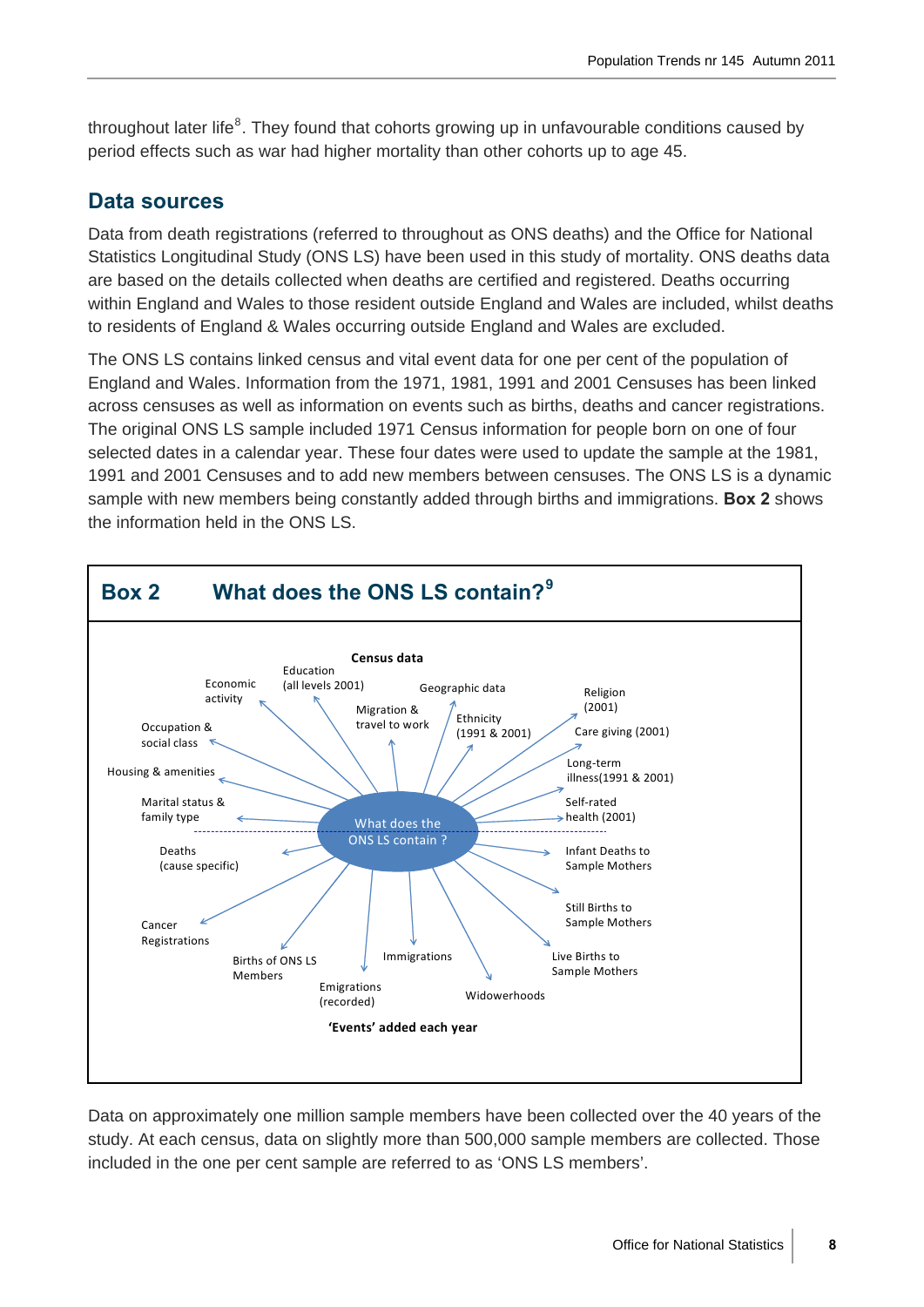The ONS LS is appropriate for this study as it is the only data set which contains linked individual level data on mortality with individual level census data and vital events information in England and Wales. One of the reasons the ONS LS was set up was to enable prospective analysis of census and event data, including the analysis of the effects of employment status on mortality. In addition, the census coverage rates and the linkage and trace rates (see **Box 3**) obtained in the ONS LS compare very favourably with response rates achieved in surveys.

# **Box 3 Explaining matching, tracing and linking in the ONS LS[10](#page-3-1)**

*Tracing, matching and linkage* are key issues to be considered when defining a study population.

*Tracing* is the process of finding an ONS LS member's record in the NHS Central Register (NHSCR). Once a person has been traced, we can study the events that they experience.

After a new set of census records is added to the ONS LS, there will be a number of ONS LS members who were present at the previous census but are no longer present in the new census. Most of these people will have either died or left England and Wales ('embarked') in the inter-censal period. However, there will be a remnant whose absence is unexplained. These include people who have misreported their date of birth or who have not been enumerated in the census. There will also be a number of unmatched records in the new intake that should have entered the ONS LS via immigration or birth registration. Such records highlight deficiencies in these registrations or deficient information on the census form, for example, an ONS LS member writes down the wrong date of birth. These cases are *linkage failures* (see below).

*Matching* consists of taking a census record for a person born on an ONS LS date of birth, and finding a corresponding record for that person in the ONS LS. If a record has been successfully matched, we can study that person longitudinally.

*Linking* is the term used to describe the process of checking whether an ONS LS member present at one census is present at the one before (backwards linkage) or the one after (forwards linkage). For example, Fred is present at the 1981 Census, no events are added in the inter-censal period, however, he fails to turn up at the 1991 Census. This is a forward linkage failure.

The quality of linkage is measured by the *linkage rate*. For a given group (for example everyone present at a given census, or all new births during one inter-censal period), the linkage rate to the following census is given by the proportion of members of that group who are successfully matched at the next census.

Linkage rates for the ONS LS are high overall (over 90 per cent between successive censuses), but are lower for certain subgroups.

This study is based on analysis of the three birth cohorts 1915–1924, 1925–1934, and 1935–1944. These are designed to represent approximately the 'golden cohort' and the cohorts either side. By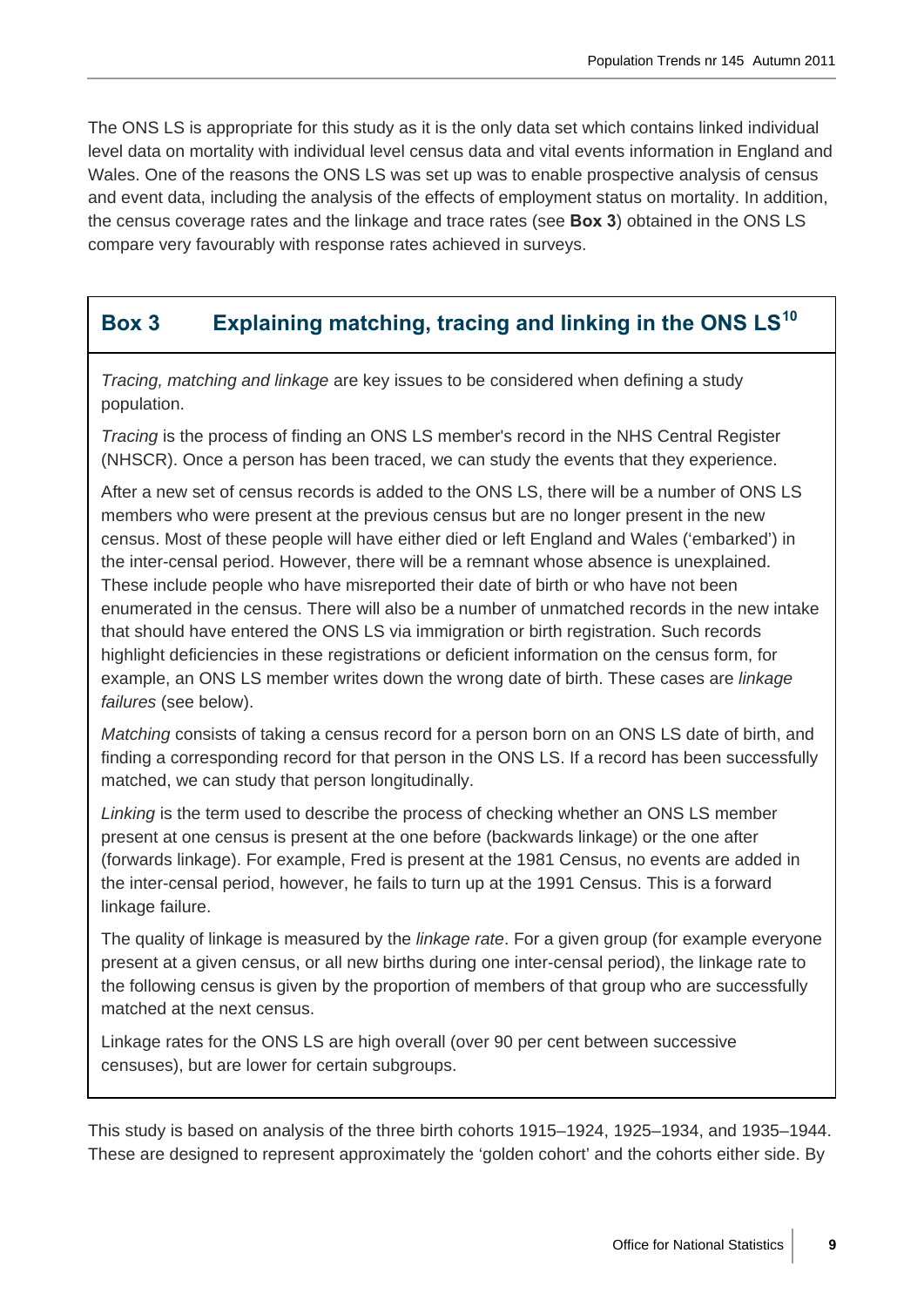comparing ONS LS members born in this cohort with the cohorts either side we can explore any significant differences in their mortality experiences and social and demographic characteristics.

The data extract used for the analysis to compare ONS LS death rates with the ONS death rates based on death registration data contains all people who were present and traced at the 1971 Census and who did not die before 1 January 1972. A total of 219,866 ONS LS members are included in this extract. This extract is the most comparable with the ONS death registration data, which includes deaths occurring within England and Wales for usual residents and non-residents. **Figure 3** shows the ageing of the ONS LS members in the data extract we have taken over the follow-up period. The extract includes deaths information up to and including 2009.

### Figure 3 **Cohorts represented in the ONS LS data extract**



The extract was then used to create three comparable datasets, one for each cohort. For the purposes of analysis, certain exclusions were applied to the ONS LS sample:

- Those who could not be traced at the NHS Central Register<sup>[11](#page-3-1)</sup> were excluded since their deaths will not be linked to their ONS LS records
- Those who were recorded as emigrating were included up to the point of their emigration but excluded subsequently, even if there was a subsequent record of re-entry. This is because there is a danger of bias in including their records in the denominators of mortality rates; they may not be 'at risk' for the purpose of this analysis if they are not actually domiciled in England and Wales and their deaths will almost certainly not be linked to their ONS LS record<sup>[12](#page-3-1)</sup>
- All members who were not known to have died, emigrated or enlisted in the armed forces but were not found at census were excluded, as were immigrants who were not present at any census
- Those who were not born in England and Wales were excluded. Murphy (2009) stated that using data with both England and Wales and non England and Wales born to observe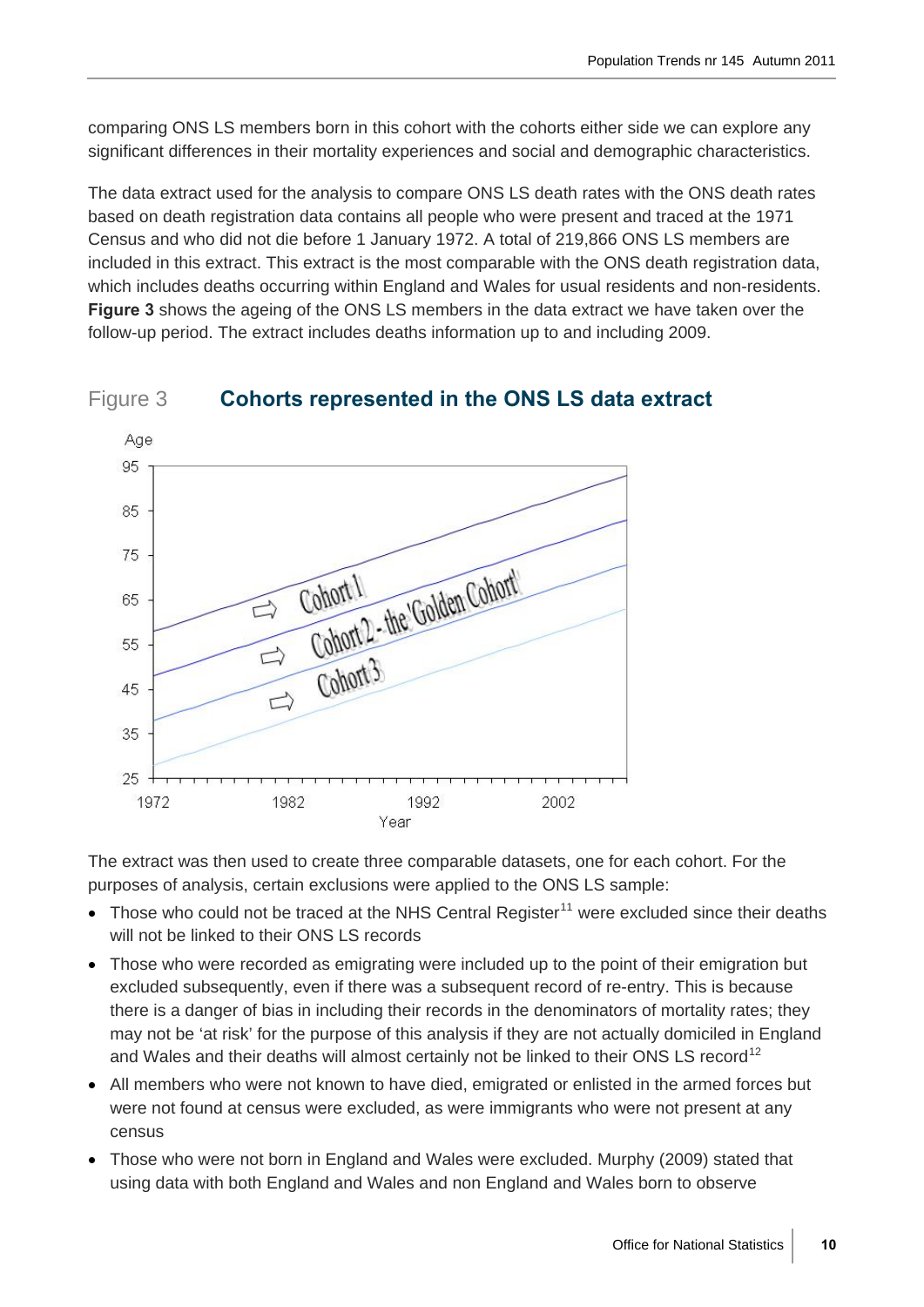differences in cohort mortality in England and Wales can be potentially misleading if there is a difference in mortality by country of birth

<span id="page-10-0"></span> Those who died within five years of the census at the start of their follow up decade were removed to leave a 'wear-off' period. Analysing mortality by economic position and social class is complicated because failing health may increase the probability of unemployment<sup>[13](#page-3-1)</sup>. Leaving a 'wear-off' period between the observation of economic position/social class removes any health selection effects

The sample sizes of the data sets are shown in **Table 2**.

### Table 2 **ONS LS sample size details, by birth cohort**

|                                                   | <b>Cohort 1</b> | Cohort 2 | Cohort 3 |
|---------------------------------------------------|-----------------|----------|----------|
|                                                   | 1915-24         | 1925-34  | 1935-44  |
| Total ONS LS sample members                       | 66,729          | 75.198   | 82.728   |
| less those untraced on NHSCR                      | 65.625          | 73,605   | 80,636   |
| less members born outside England and Wales       | 51.994          | 52,233   | 53,296   |
| less members who are not present at census        | 51.378          | 51,611   | 52,620   |
| less members who died within five years of census | 49,116          | 49,613   | 50,121   |
| Total sample for analysis                         | 49,116          | 49,613   | 50,121   |

The socio-economic analyses in this article are based on the ONS LS samples of men and women who survived to the beginning of years 1977, 1987 and 1997 for cohorts 1, 2 and 3 respectively. However, the socio-economic information provided by the census always relates to the census prior to the year in question unless otherwise stated.

It was necessary to carry out some recoding of the census socio-economic variables used for analysis purposes to ensure consistency over time. The following variables were used to analyse whether there were any underlying differences in the cohorts and their mortality: tenure, social class, education level, marital status and economic position. These variables are all known to be factors linked with mortality differentials $13,14,15,16,17,18,19$  $13,14,15,16,17,18,19$  $13,14,15,16,17,18,19$  $13,14,15,16,17,18,19$  $13,14,15,16,17,18,19$  $13,14,15,16,17,18,19$  $13,14,15,16,17,18,19$  $13,14,15,16,17,18,19$  $13,14,15,16,17,18,19$  $13,14,15,16,17,18,19$  $13,14,15,16,17,18,19$  $13,14,15,16,17,18,19$ .

### <span id="page-10-1"></span>**Analytical approach**

### **Comparing data sources**

The ONS LS has been used to calculate standardised aggregated mortality rates. This section compares the ONS LS and ONS mortality rates for quality assessment purposes.

Calculating a basic mortality rate is explained in Box 1. Each mortality rate shown in this article relates to a birth cohort, age group and year of analysis. In addition the rates calculated are based on three years of data and are standardised. **Box 4** explains the mortality rate calculations in more detail.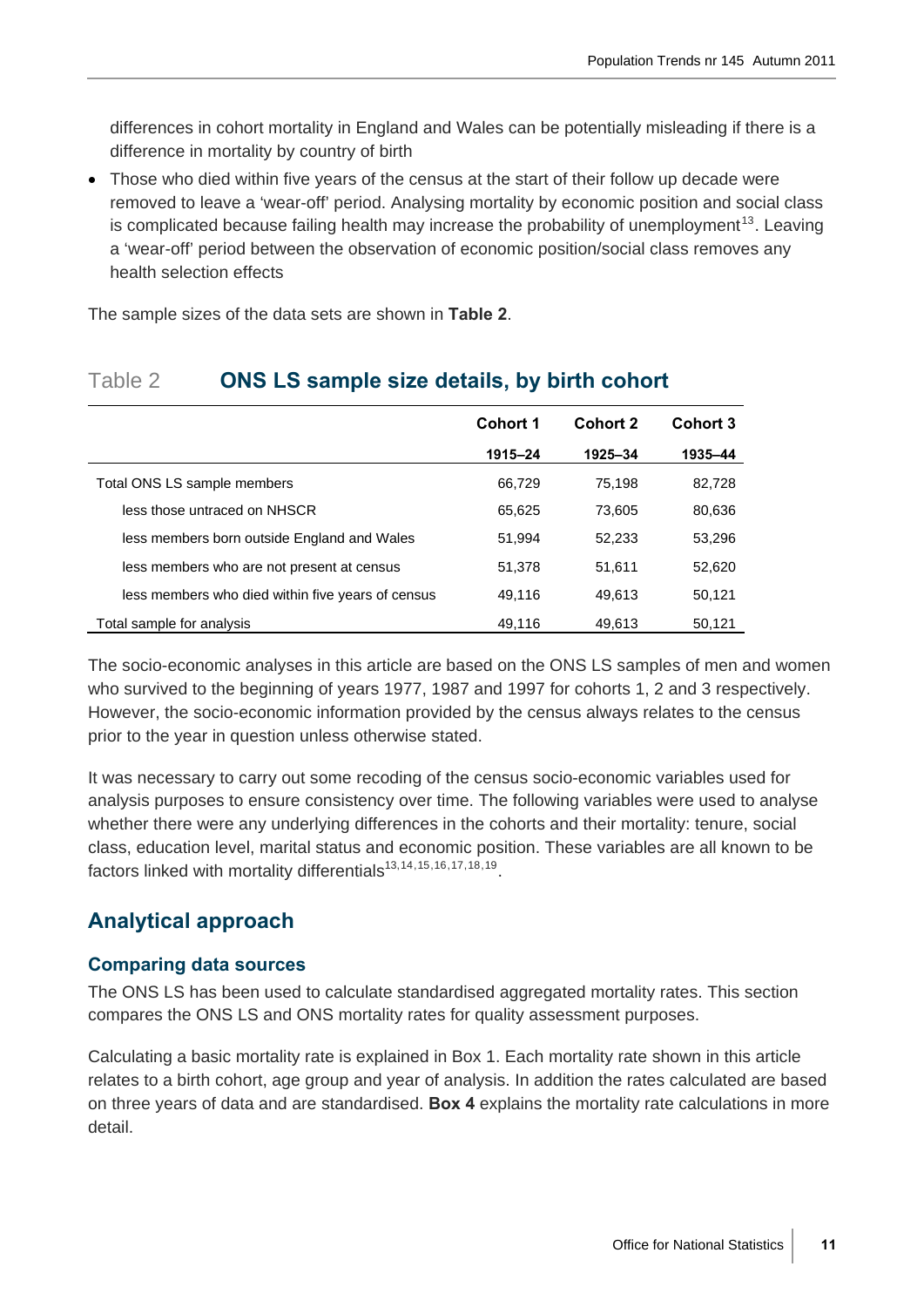# **Box 4 Calculating ONS LS Mortality rates**

### **Calculating the ONS LS sample mortality rates**

The ONS LS mortality rate for men aged 55–59 born in cohort 2, for the three year period centred on 1988, is calculated as follows:

Firstly, we calculate the ONS LS sample mortality rates,  $\frac{sample}{m_x}$  (shown as equation 1), by single year of age (x), using data from 1987, 1988 and 1989. These are equal to the deaths in each age/sex group ( $^{sample}$   $d_x$ ) in the sample, divided by the person-years exposed ( $^{sample}$   $p_x$ ) in each age/sex group in the sample. The data used in this calculation is shown in the diagram below as the blue shaded area.

| Year     | 1989    | 64         | 63   | 62   | 61   | 60   | 59   | 58   | 57   | 56   | 55   |
|----------|---------|------------|------|------|------|------|------|------|------|------|------|
|          | of 1988 | 63         | 62   | 61   | 60   | 59   | 58   | 57   | 56   | 55   | 54   |
| analysis | 1987    | 62         | 61   | 60   | 59   | 58   | 57   | 56   | 55   | 54   | 53   |
|          |         | 1925       | 1926 | 1927 | 1928 | 1929 | 1930 | 1931 | 1932 | 1933 | 1934 |
|          |         | Birth year |      |      |      |      |      |      |      |      |      |

 The next stage of the calculation is age standardisation (shown as equation 2). The ONS LS sample mortality rates by single year of age are multiplied by the 2001 standard UK population by single year of age and summed for all ages 55–59. This gives the standardised number of deaths for men aged 55–59. This figure is then divided by the standard population aged 55–59, to give a standardised rate, and then multiplied by 100,000 to give a rate per 100,000.

$$
P_{1})
$$
 sample  $m_x = \frac{\sum_{1987-1989} sample}{\sum_{198} sample} d_x$ 

$$
\overbrace{1987-1989}^{\fbox{}}
$$

2)  $$  $m_{55-59}$  $\left(\sqrt[3]{\textit{sample}}\,m_{\tiny x}\times^{\textit{standardised}} P_{\tiny x}\right)$ *000100 P*  $m_{\scriptscriptstyle\rm r} \times$ <sup>standardised</sup>  $P$ *x standardised 5955 Age 5955 Age x standardised x sample*  $\times$ 100,  $\times$  $\sum$  $\sum_{e 55}$  $\overline{a}$ 

**Figures 4a and 4b** show that the mortality rates calculated using the ONS LS are consistent with the ONS mortality rates. Both sources show that mortality rates are generally improving over time for each age group. **Table 3** shows the differences between the ONS LS and ONS mortality rates are generally small in percentage terms.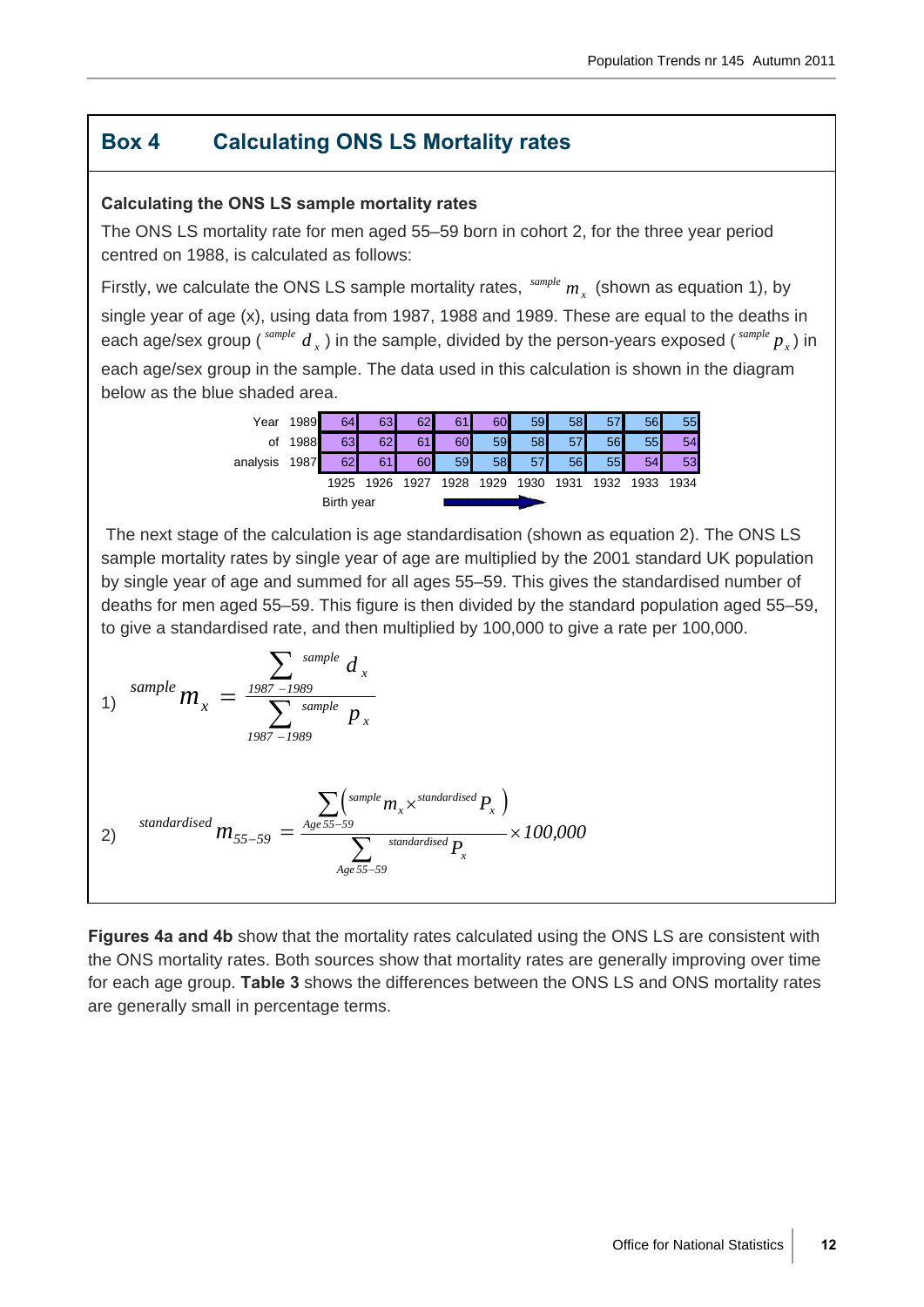### Figure 4a **Comparisons of ONS LS standardised aggregated mortality rates with ONS standardised aggregated mortality rates based on death registrations, men, England and Wales**  rates per



Note: the numbers on the x-axis refer to the cohort; the year in brackets refers to the reference year which is the centre year of the three years of data that are aggregated to produce the mortality rates; the age bands refer to the age at death.

Source: Office for National Statistics

### Figure 4b **Comparisons of ONS LS standardised aggregated mortality rates with ONS standardised aggregated mortality rates based on death registrations, women, England and Wales**  rates per



Note: the numbers on the x-axis refer to the cohort; the year in brackets refers to the reference year which is the centre year of the three years of data that are aggregated to produce the mortality rates; the age bands refer to the age at death.

Source: Office for National Statistics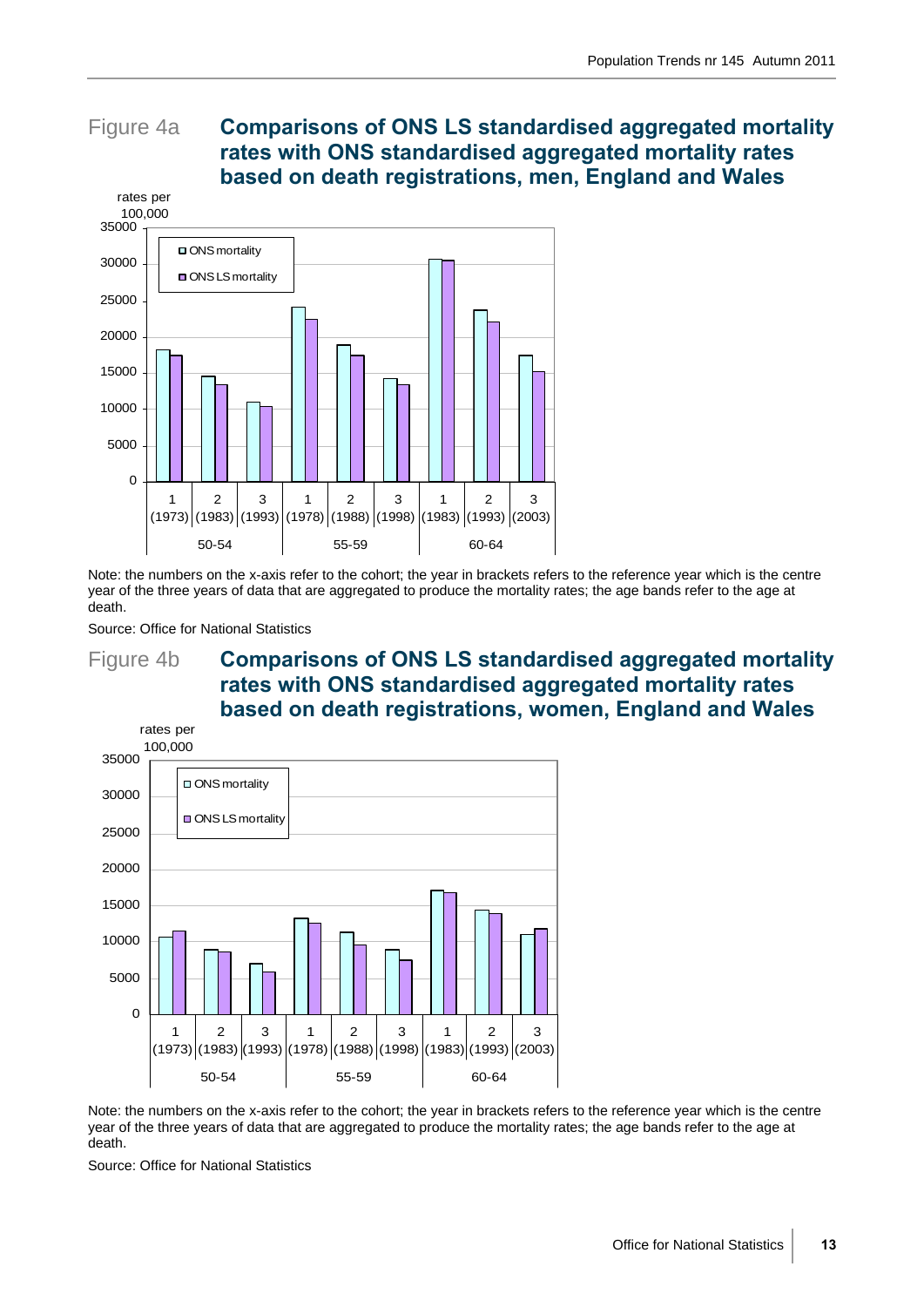# Table 3 **ONS and ONS LS standardised aggregated mortality rates by age group, cohort and sex, England and Wales**

|       |                        |                         |        |                      |        | (%) ONS LS and      | Relative difference |
|-------|------------------------|-------------------------|--------|----------------------|--------|---------------------|---------------------|
|       |                        | <b>ONS LS Mortality</b> |        | <b>ONS Mortality</b> |        | ONS mortality rates |                     |
|       | Birth cohort           |                         |        |                      |        |                     |                     |
| Age   | (vear)                 | Men                     | Women  | Men                  | Women  | Males               | Females             |
| 50-54 | (1973)<br>$\mathbf{1}$ | 17,418                  | 11,535 | 18,197               | 10,743 | -4                  | 7                   |
|       | 2(1983)                | 13,380                  | 8,596  | 14,546               | 9,020  | -8                  | -5                  |
|       | 3(1993)                | 10,372                  | 5,990  | 11,056               | 7.076  | -6                  | $-15$               |
| 55-59 | 1 (1978)               | 22,385                  | 12,649 | 24,161               | 13,280 | -7                  | -5                  |
|       | 2(1988)                | 17,487                  | 9,554  | 18,862               | 11,283 | -7                  | $-15$               |
|       | 3 (1998)               | 13,427                  | 7,508  | 14.284               | 8,886  | -6                  | $-16$               |
| 60-64 | 1 (1983)               | 30,479                  | 16,779 | 30,683               | 17,145 | -1                  | $-2$                |
|       | 2(1993)                | 22,043                  | 13,838 | 23,653               | 14,409 | -7                  | -4                  |
|       | 3(2003)                | 15,112                  | 11.814 | 17.364               | 11.037 | $-13$               | 7                   |

**Notes:** Negative relative differences: ONS LS mortality rates are lower than ONS mortality rates.

The numbers on the x-axis refer to the cohort; the year in brackets refers to the reference year which is the centre year of the three years of data that are aggregated to produce the mortality rates; the age bands refer to the age at death.

Source: Office for National Statistics

**Table 4** shows the actual change in ONS LS mortality rates. It can be seen that the mortality improvement between cohorts 1 and 2 is consistently numerically greater than between cohorts 2 and 3 for both males and females. However when percentage changes are examined this is less clear, but that is also true for the ONS mortality rates.

### Table 4 **Change in ONS LS mortality rates by age group, cohort and sex, England and Wales**

| Age   | Cohort (Year) |         | Decrease in mortality rate (per 100,000) |         |            |  |
|-------|---------------|---------|------------------------------------------|---------|------------|--|
|       |               |         | Males                                    | Females |            |  |
|       |               | Number  | Percentage                               | Number  | Percentage |  |
| 50-54 | (1973)        |         |                                          |         |            |  |
|       | 2(1983)       | $-4038$ | $-23%$                                   | $-2939$ | $-25%$     |  |
|       | 3 (1993)      | $-3007$ | $-22%$                                   | $-2606$ | $-30%$     |  |
| 55-59 | (1978)        |         |                                          |         |            |  |
|       | 2 (1988)      | -4899   | $-22%$                                   | $-3095$ | $-24%$     |  |
|       | 3(1998)       | $-4060$ | $-23%$                                   | $-2046$ | $-21%$     |  |
| 60-64 | (1983)        |         |                                          |         |            |  |
|       | 2 (1993)      | $-8435$ | $-28%$                                   | $-2941$ | $-18%$     |  |
|       | 3(2003)       | $-6931$ | $-31%$                                   | $-2024$ | $-15%$     |  |

Note: the numbers on the x-axis refer to the cohort; the year in brackets refers to the reference year which is the centre year of the three years of data that are aggregated to produce the mortality rates; the age bands refer to the age at death.

Source: Office for National Statistics

### **Analysis of the LS data by social and demographic characteristics**

The overall change in mortality will be the result of both changes in mortality by demographic characteristics and changes in composition of the population by demographic characteristic. In order to narrow down the research the remaining analysis concentrates on the middle age group in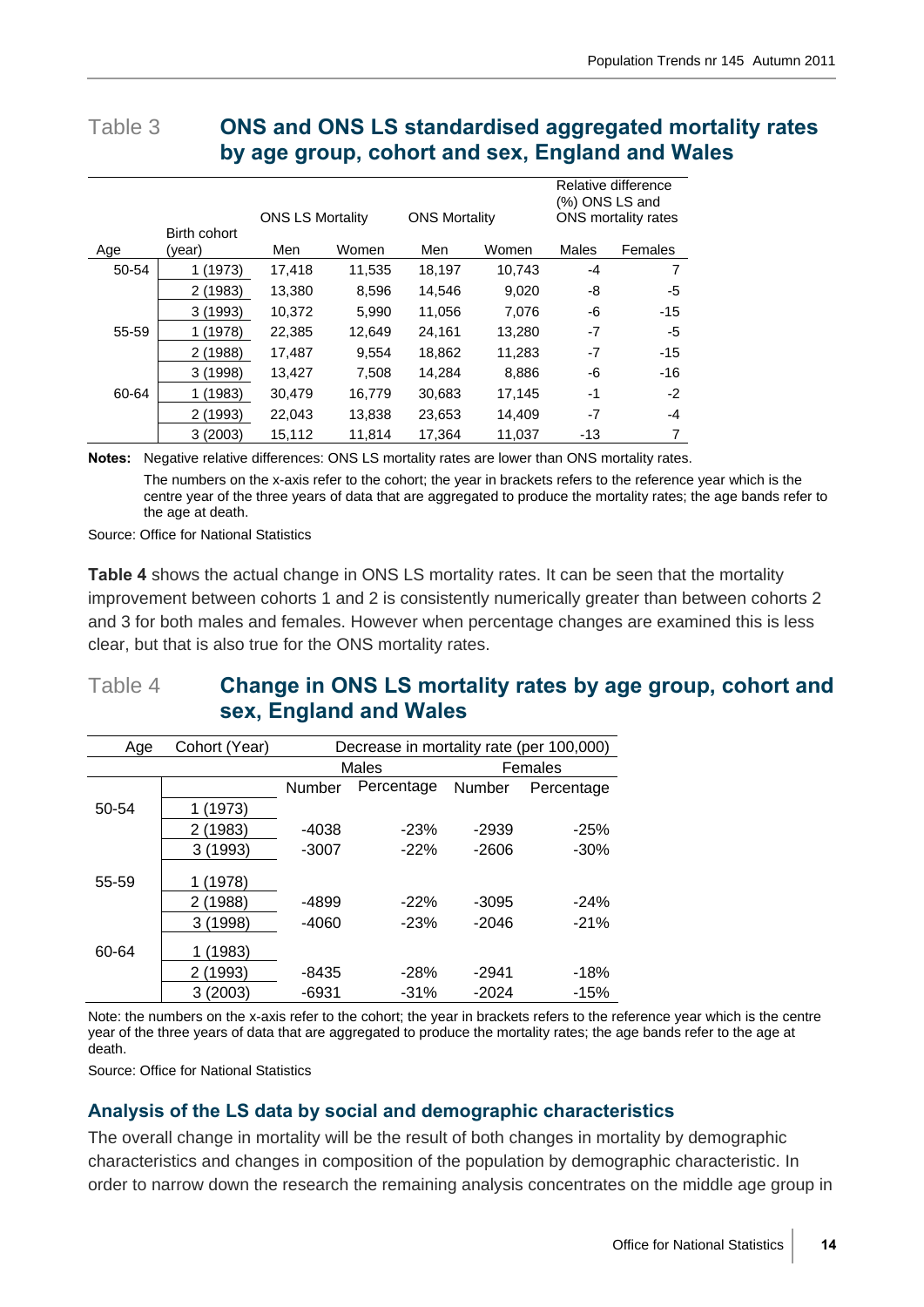Table 4, mortality at age 55–59. The socio-economic analyses in this article are based on the ONS LS samples of men and women who survived to the beginning of years 1977, 1987 and 1997 for cohorts 1, 2 and 3 respectively. However, the socio-economic information provided by the census always relates to the census prior to the year in question unless otherwise stated. The mortality rates by socio-economic status are based on three years of data centred on 1978, 1988 and 1998 for cohorts 1, 2 and 3 respectively.

The ONS LS data has been used to compare the composition and mortality rates for each cohort in terms of its sex, tenure, social class, marital status, education and economic position. The aim is to examine whether differences in the underlying population and mortality rates by characteristic in each cohort are driving the improvements seen. The following section describes each of the characteristics examined. It shows the initial population structure and also the standardised mortality rates calculated. After this descriptive section an attempt to quantify the effects of population composition and mortality change on overall mortality improvement is presented.

### **Marital status**

**Tables 5a and 5b** show a slight general downward trend in the percentage married with each successive cohort and an upward trend in the percentage divorced. Both the health selection and protection effects associated with marriage are well documented<sup>14</sup> suggesting that compositional change would, other things being equal, dampen any mortality decrease. Therefore, the overall fall in mortality is likely to relate to changes in the mortality in the specific states. The analysis of standardised aggregated mortality rates by marital status (**Figures 5a and 5b**) show a decline in mortality across the cohorts for those who are married and those who are divorced, although mortality rates for both divorced men and women are consistently higher than those for married men and women.

### Table 5a **Percentage distribution of ONS LS sample members by marital status, men aged 55–59**

|               | <b>Single</b> |            |                   | <b>Married</b> | Widowed           |                 | <b>Divorced</b> |                 |                |
|---------------|---------------|------------|-------------------|----------------|-------------------|-----------------|-----------------|-----------------|----------------|
| <b>Cohort</b> |               | Percentage |                   | Percentage     |                   | Percentage      |                 | Percentage      |                |
|               | Percentage    | point      | change Percentage | point          | change Percentage | point<br>change | Percentage      | point<br>change | Total (Number) |
|               |               |            |                   |                |                   |                 |                 |                 |                |
|               |               | $\cdot$ .  | 88                | . .            |                   |                 |                 | $\cdot$ .       | 100 (23,371)   |
|               |               |            | 85                | -3             |                   |                 |                 |                 | 100 (24,365)   |
|               |               | -1         | 82                | -3             |                   | ۰               |                 | 4               | 100 (24,878)   |

Source: Office for National Statistics

# Table 5b **Percentage distribution of ONS LS sample members by marital status, women aged 55–59**

|               | <b>Single</b> |            |                   | <b>Married</b> | Widowed           |                 | <b>Divorced</b> |                 |                |
|---------------|---------------|------------|-------------------|----------------|-------------------|-----------------|-----------------|-----------------|----------------|
| <b>Cohort</b> |               | Percentage |                   | Percentage     |                   | Percentage      |                 | Percentage      |                |
|               | Percentage    | point      | change Percentage | point          | change Percentage | point<br>change | Percentage      | point<br>change | Total (Number) |
|               |               |            | 84                | . .            | 6                 |                 |                 |                 | 100 (25,745)   |
|               | 6             | -2         | 83                | -1             | 6                 | -0              | 5               |                 | 100 (25,248)   |
|               |               | -1         | 80                | -3             |                   | -1              |                 | 6               | 100 (25,243)   |

Source: Office for National Statistics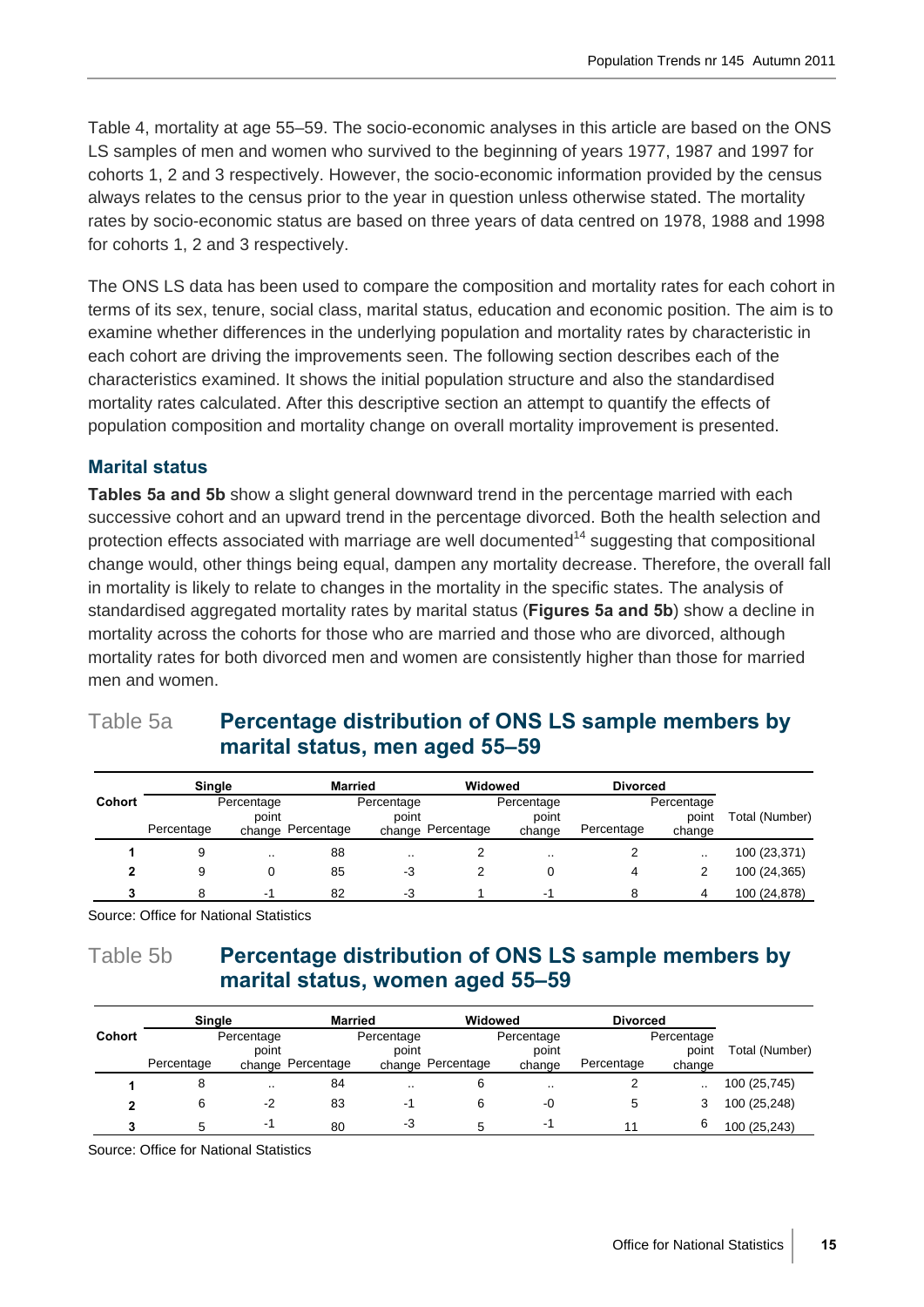

### Figure 5a **ONS LS standardised aggregated mortality rates by marital status, men aged 55–59**

Source: Office for National Statistics

# Figure 5b **ONS LS standardised aggregated mortality rates by marital status, women aged 55–59**



Note: Minimum sample size: 495 women aged 55–59 at risk of dying. Source: Office for National Statistics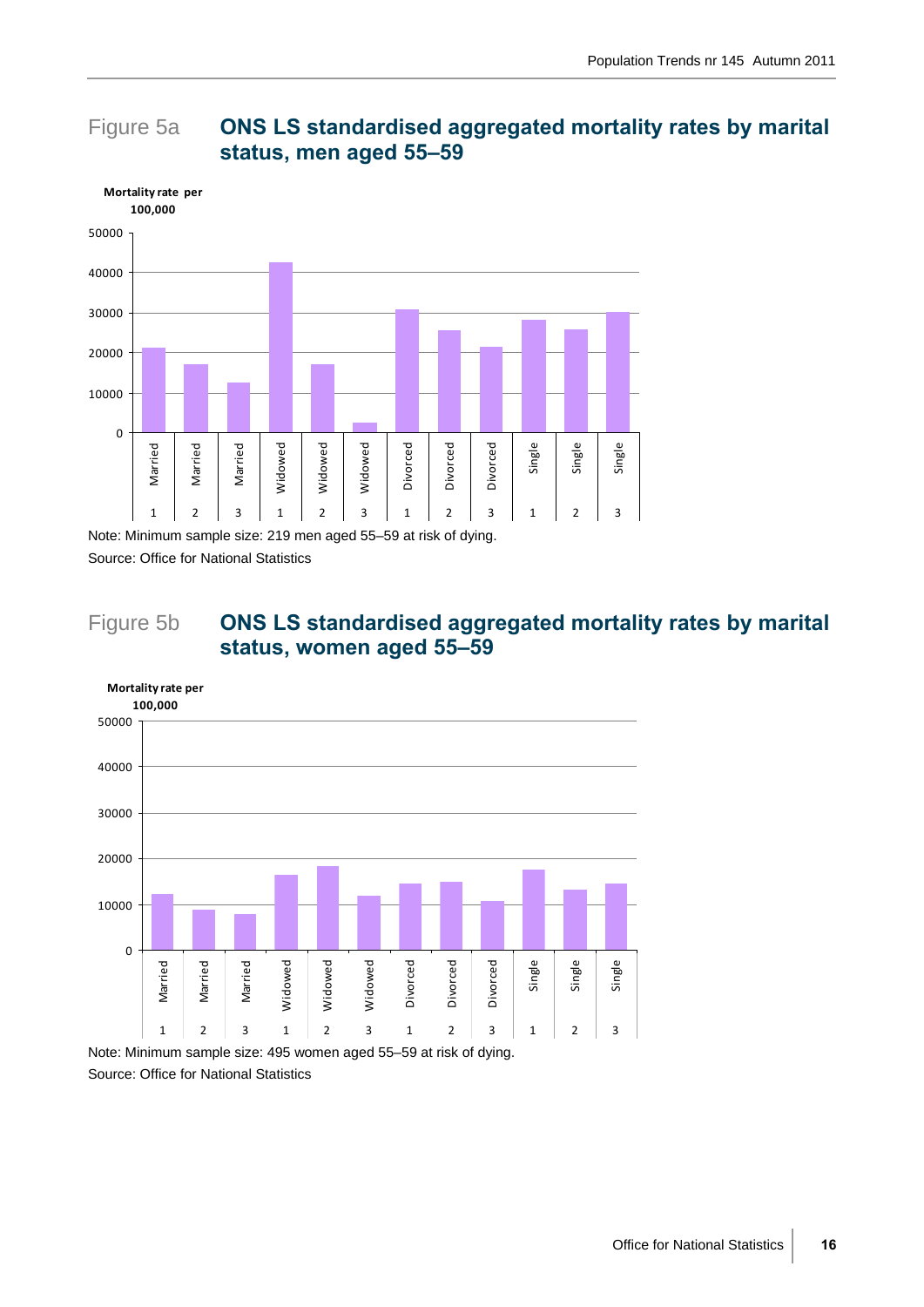### **Economic position**

**Tables 6a and 6b** show that the percentage of men in employment declined with each successive decade. The percentage of men aged 55–59 who were unemployed rose between cohort 1 and cohort 2 but then declined slightly in cohort 3. The percentage of women in employment increased with each decade whilst unemployment remained relatively stable. These decades have seen increasing numbers of women joining the workforce in a variety of employment sectors, helped by the general move from heavy industry to service activity in the last three decades of the twentieth century<sup>15</sup>. Both the number and percentage of permanently sick men and women have increased over each cohort. The increases seen between cohort 2 and cohort 3 are nearly three times greater for men and six times greater for women when compared with those seen between cohort 1 and cohort 2. The increase in the number described as permanently sick may reflect changes in health perception but may also reflect the decline of traditional industries such as mining and textiles in the 1980s which contributed to rising unemployment and deprivation in the older industrial regions $16$ .

### Table 6a **Percentage distribution of ONS LS sample members by economic position, men aged 55–59**

| <b>Cohort</b> | <b>Employed</b> |                 | Unemployed                                  |                 | <b>Permanently sick</b> |  | Other                                                          |             |  |
|---------------|-----------------|-----------------|---------------------------------------------|-----------------|-------------------------|--|----------------------------------------------------------------|-------------|--|
|               |                 | point<br>change | Percentage Percentage Percentage Percentage | point<br>change | point<br>change         |  | Percentage Percentage Percentage Percentage<br>point<br>change | (number)    |  |
|               | 95              | $\cdot$ .       | 3                                           |                 | $\cdot$ .               |  | $\cdot$ .                                                      | 100(23,371) |  |
| 2             | 89              | -6              |                                             | 4               | 2                       |  |                                                                | 100(24,365) |  |
|               | 85              | -4              | 6                                           |                 | 4                       |  |                                                                | 100(24,878) |  |

Source: Office for National Statistics

# Table 6b **Percentage distribution of ONS LS sample members by economic position, women aged 55–59**

| <b>Cohort</b> | <b>Employed</b> |                 | Unemployed                                  |                 | <b>Permanently sick</b> |                                                                | Other |                 | <b>Total</b> |
|---------------|-----------------|-----------------|---------------------------------------------|-----------------|-------------------------|----------------------------------------------------------------|-------|-----------------|--------------|
|               |                 | point<br>change | Percentage Percentage Percentage Percentage | point<br>change |                         | Percentage Percentage Percentage Percentage<br>point<br>change |       | point<br>change | (number)     |
|               | 58              | $\cdot$         | 2                                           |                 |                         | $\cdots$                                                       | 39    |                 | 100(25,745)  |
| 2             | 63              | 5               | 3                                           |                 | 2                       |                                                                | 33    | -6              | 100(25,248)  |
|               | 67              | 4               | 3                                           | 0               | 6                       | 4                                                              | 24    | -9              | 100(25,243)  |

Source: Office for National Statistics

**Figures 6a and 6b** show mortality rates by economic position for each cohort by sex and economic position. The unemployed and permanently sick have higher mortality than both the employed and other groups for men and women in every decade. Also the mortality rate worsens for both permanently sick men and women between cohort 1 and cohort 2.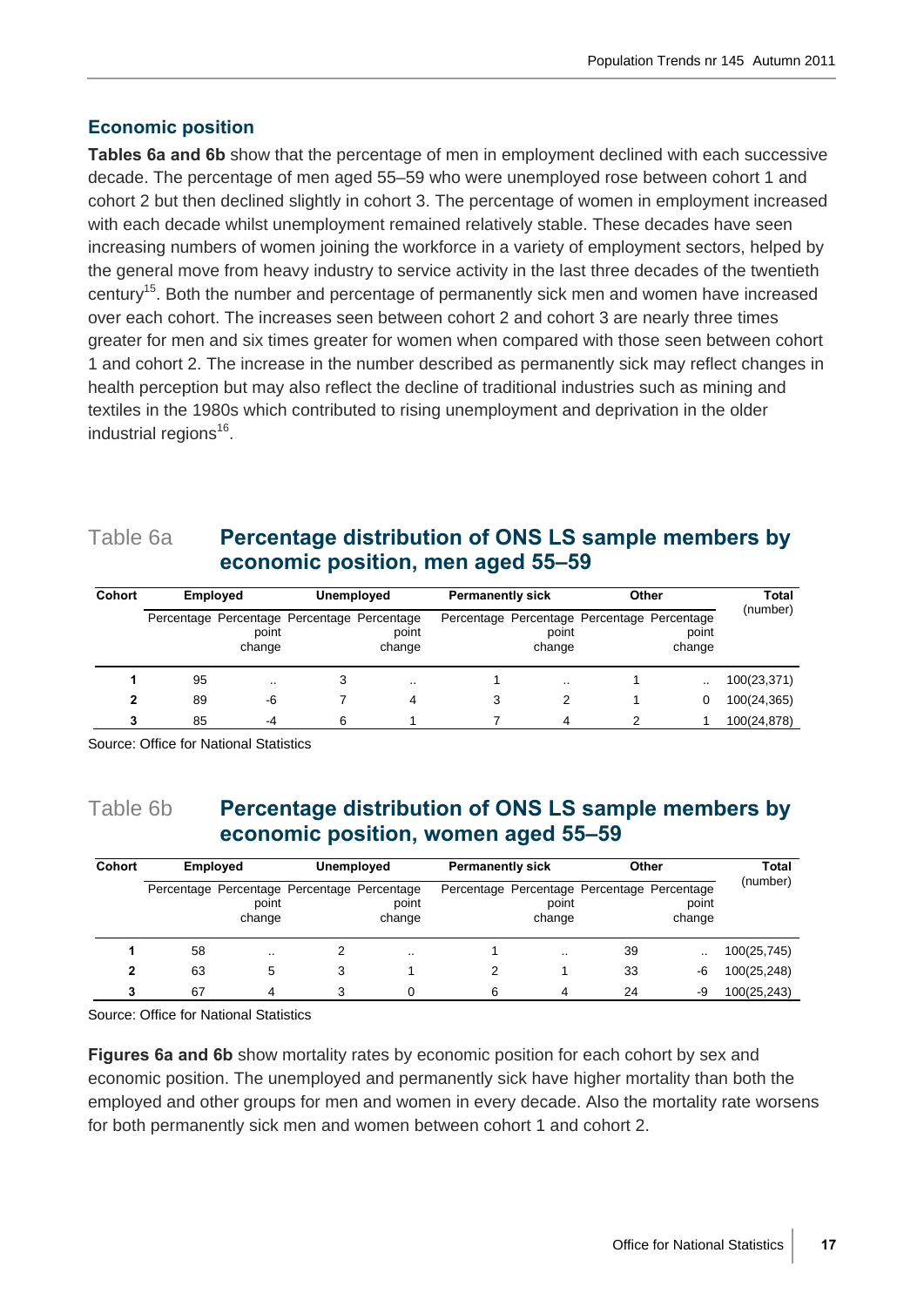

# Figure 6a **ONS LS standardised aggregated mortality rates by economic position, men aged 55–59**

Note: Minimum sample size: 99 men aged 55–59 at risk of dying. Source: Office for National Statistics

# Figure 6b **ONS LS standardised aggregated mortality rates by economic position, women aged 55–59**



Minimum sample size: 274 women aged 55–59 at risk of dying. Source: Office for National Statistics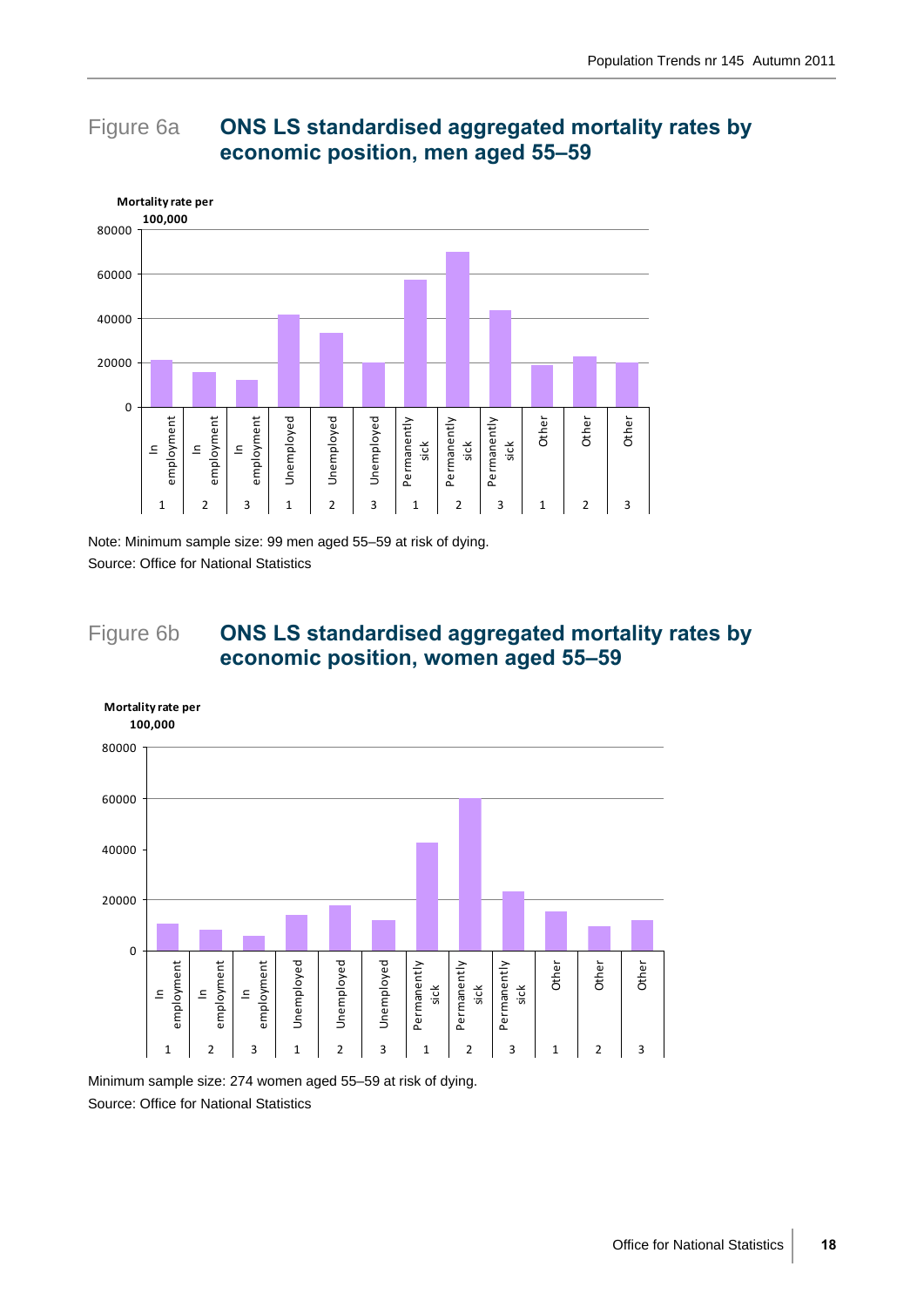### **Social class**

**Tables 7a and 7b** show the composition of the cohorts aged 55–59, by sex and social class. In order to carry out the analysis some combining of the higher level social class categories has been carried out. The percentage in the 'professional and intermediate' group increased between cohort 1 and cohort 2 for men, but then stabilised, whereas for women the percentage increased across all three cohorts. There have been consistent declines in the percentage in the remaining groups with the exception of 'other' for men aged 55–59.

### Table 7a **Percentage distribution of ONS LS members by social class, men aged 55–59**

| <b>Cohort</b> | Professional/<br>Intermediate<br><b>Skilled non-manual</b> | Percentage<br>point<br>change | <b>Skilled manual</b><br>Partly skilled<br><b>Unskilled</b> | Percentage<br>point<br>change | Other* | Percentage<br>point<br>change | <b>Total (Number)</b> |
|---------------|------------------------------------------------------------|-------------------------------|-------------------------------------------------------------|-------------------------------|--------|-------------------------------|-----------------------|
|               | 36                                                         | $\cdot$ .                     | 61                                                          |                               |        |                               | 100 (23,371)          |
|               | 42                                                         |                               | 55                                                          | -6                            |        |                               | 100 (24,365)          |
|               | 43                                                         |                               | 50                                                          | -5                            |        |                               | 100 (24,878)          |

Note: \*'Other' includes those permanently sick, looking after family, those who are retired, in the armed forces and students.

Source: Office for National Statistics

### Table 7b **Percentage distribution of ONS LS members by social class, women aged 55–59**

| <b>Cohort</b> | Professional/<br>Intermediate<br><b>Skilled non-manual</b> | Percentage<br>point<br>change | <b>Skilled manual</b><br>Partly skilled<br><b>Unskilled</b> | Percentage<br>point<br>change | Other* | Percentage<br>point<br>change | <b>Total (Number)</b> |
|---------------|------------------------------------------------------------|-------------------------------|-------------------------------------------------------------|-------------------------------|--------|-------------------------------|-----------------------|
|               | 30                                                         | $\cdot$ .                     | 29                                                          |                               | 42     | $\cdot$ .                     | 100 (25,745)          |
|               | 39                                                         |                               | 27                                                          | $-2$                          | 35     | $-7$                          | 100 (25,248)          |
|               | 51                                                         | 12                            | 29                                                          |                               | 20     | -15                           | 100 (25,243)          |

Note: \*'Other' includes those permanently sick, looking after family, those who are retired, in the armed forces and students.

Source: Office for National Statistics

**Figures 7a and 7b** show consistent mortality improvements for the 'Professional, intermediate and skilled non-manual' and 'Skilled, part skilled, unskilled' social classes for both men and women. The 'Professional, intermediate and skilled non-manual' class consistently has the lowest mortality across the cohorts for both males and females. This confirms findings from previous research using the ONS  $LS^{17}$ .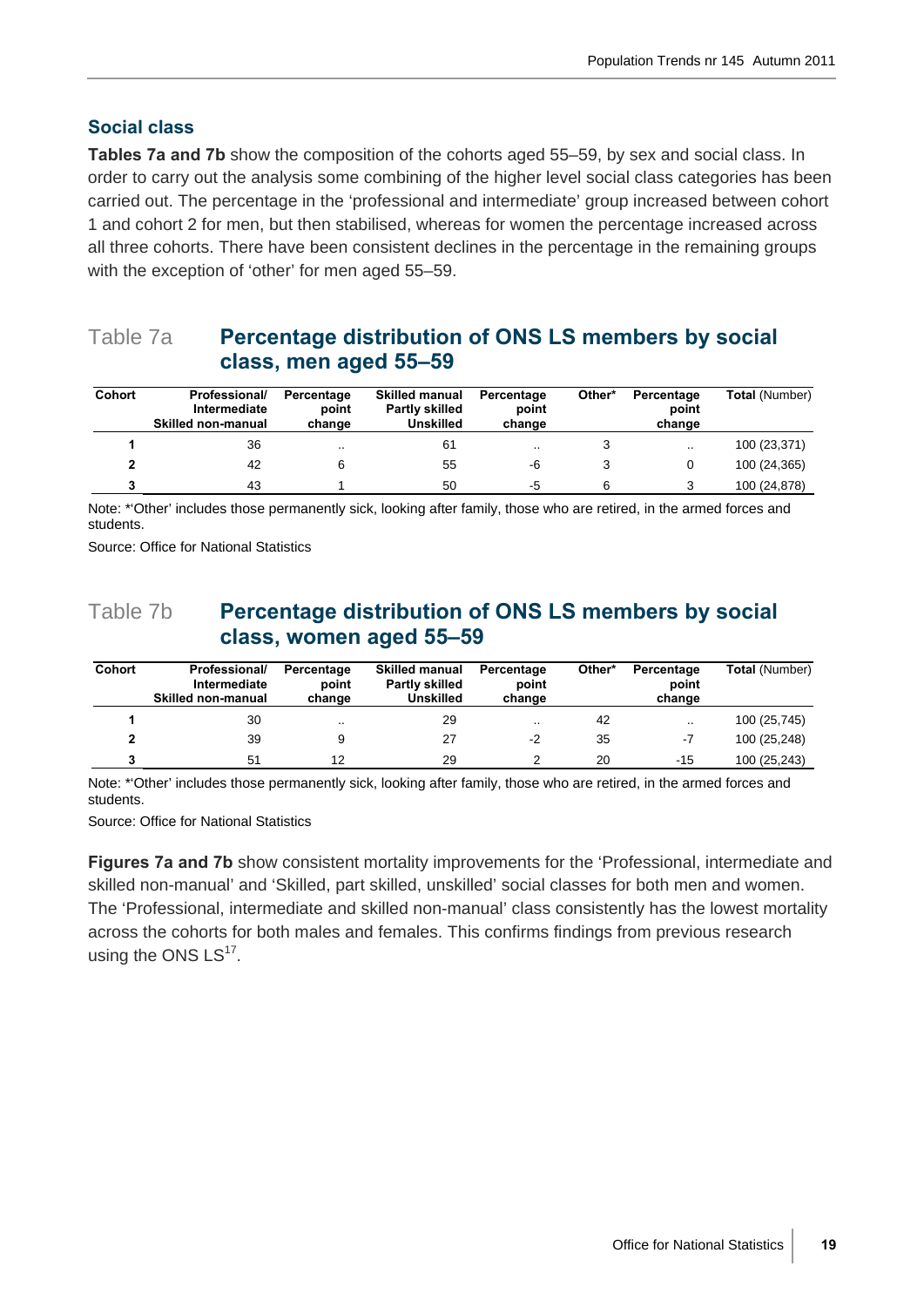

# Figure 7a **ONS LS standardised aggregated mortality rates by social class, men aged 55–59**

Notes: Minimum sample size: 585 men aged 55–59 at risk of dying. 'Other' includes those permanently sick, looking after family, those who are retired, in the armed forces and students.

Source: Office for National Statistics

# Figure 7b **ONS LS standardised aggregated mortality rates by social class, women aged 55–59**



'Other' includes those permanently sick, looking after family, those who are retired, in the armed forces and students.

Source: Office for National Statistics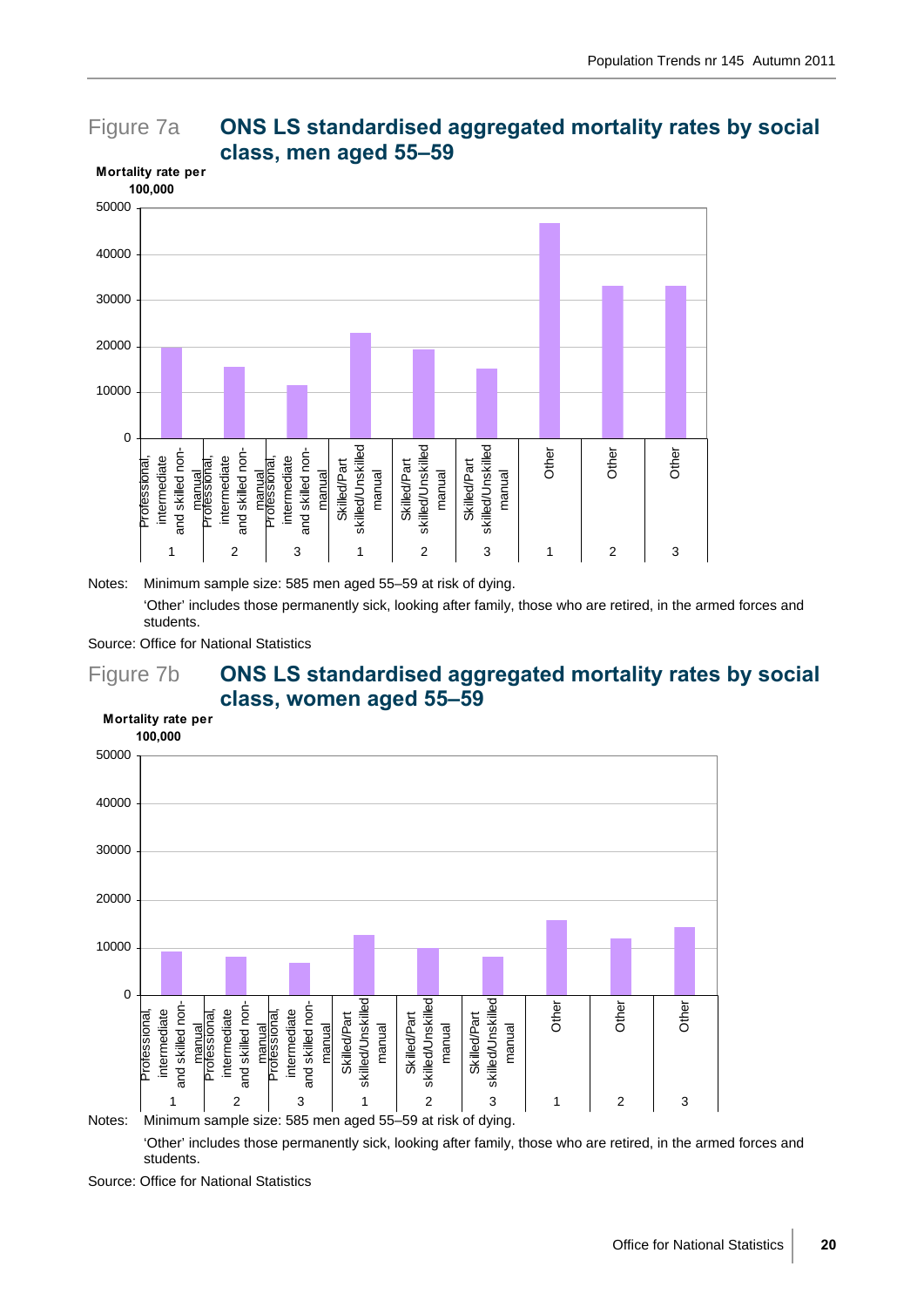### **Education level**

**Tables 8a and 8b** show that each successive cohort experienced an increase in the percentage with 'Higher degree, degree or equivalent' and also 'Other qualification level'. This is true for men and for women. Increased education level is associated with lower mortality (**Figures 8a and 8b**). This is to be expected as having a higher education level is associated with being in the professional and intermediate social classes, which is in turn associated with lower levels of mortality $17$ .

### Table 8a **Percentage distribution of ONS LS members by education level, men aged 55–59**

| Cohort | Higher degree, degree |                               | Other qualification level,<br>e.g A-level or equiv. |                            | No qualifications/<br>None stated | Total<br>(number)             |              |
|--------|-----------------------|-------------------------------|-----------------------------------------------------|----------------------------|-----------------------------------|-------------------------------|--------------|
|        | Percentage            | Percentage<br>point<br>change | Percentage                                          | Percentage<br>point change | Percentage                        | Percentage<br>point<br>change |              |
|        | 4                     | $\cdot$ .                     |                                                     | $\cdot$ .                  | 89                                |                               | 100 (23,371) |
| 2      |                       | 3                             | 9                                                   | 2                          | 84                                | -5                            | 100 (24,365) |
| 3      | 10                    | 3                             | 17                                                  | 8                          | 74                                | $-10$                         | 100 (24,878) |

Source: Office for National Statistics

# Table 8b **Percentage distribution of ONS LS members by education level, women aged 55–59**

| <b>Cohort</b> | Higher degree, degree |                            | Other qualification level,<br>e.g A-level or equiv. |              | No qualifications/<br><b>None stated</b> |                            | Total<br>(number) |
|---------------|-----------------------|----------------------------|-----------------------------------------------------|--------------|------------------------------------------|----------------------------|-------------------|
|               | Percentage            | Percentage<br>point change | Percentage                                          | point change | Percentage Percentage                    | Percentage<br>point change |                   |
|               |                       | . .                        | 6                                                   |              | 93                                       |                            | 100 (23,371)      |
| 2             | 2                     | 2                          | 8                                                   | 2            | 90                                       | -3                         | 100 (24,365)      |
|               | 4                     |                            | 16                                                  | 8            | 81                                       | -9                         | 100 (24,878)      |

Source: Office for National Statistics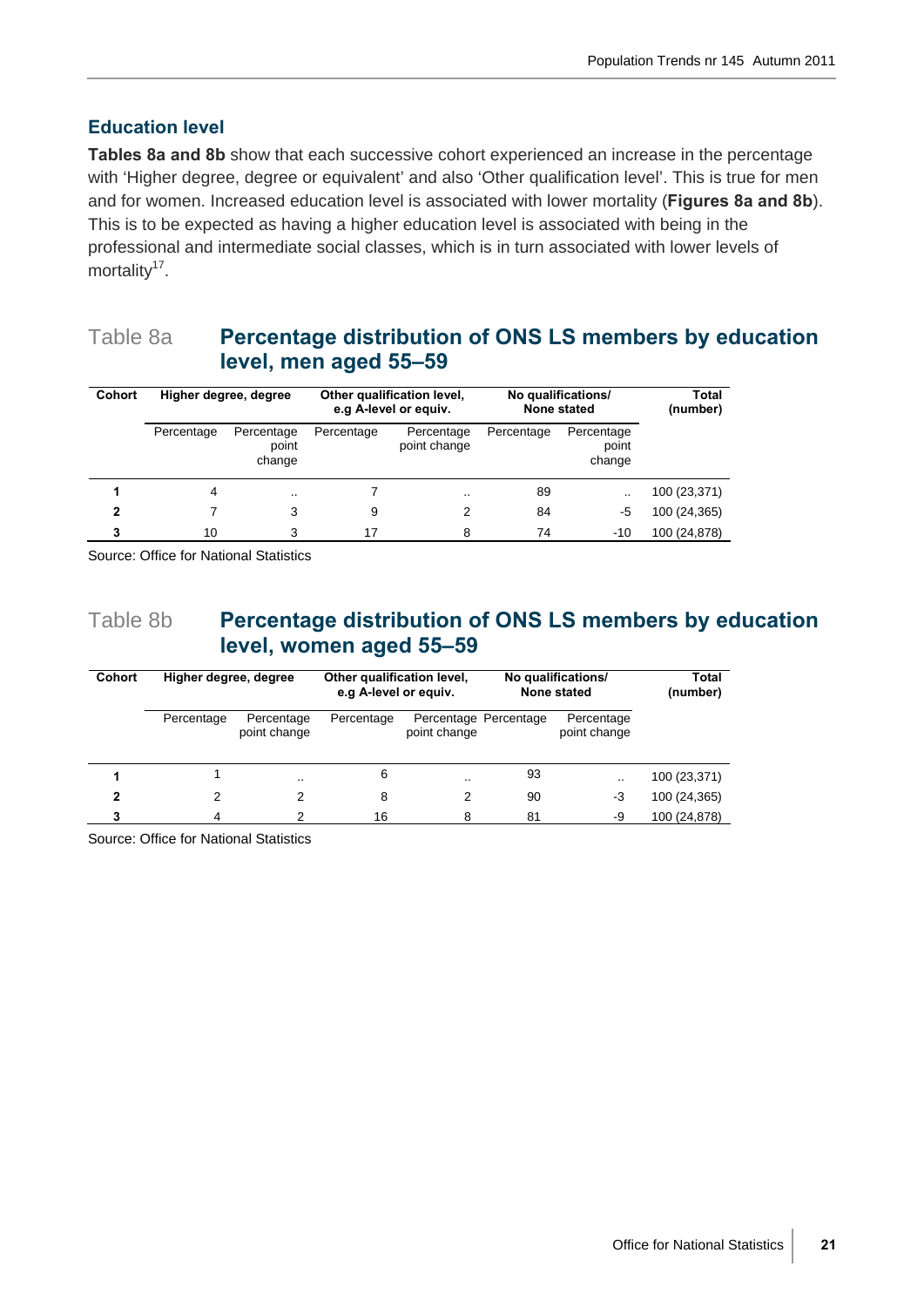



Note: Minimum sample size: 882 men aged 55–59 at risk of dying. Source: Office for National Statistics

# Figure 8b **ONS LS standardised aggregated mortality rates by education level, women aged 55–59**



Note: Minimum sample size: 190 women aged 55–59 at risk of dying. Source: Office for National Statistics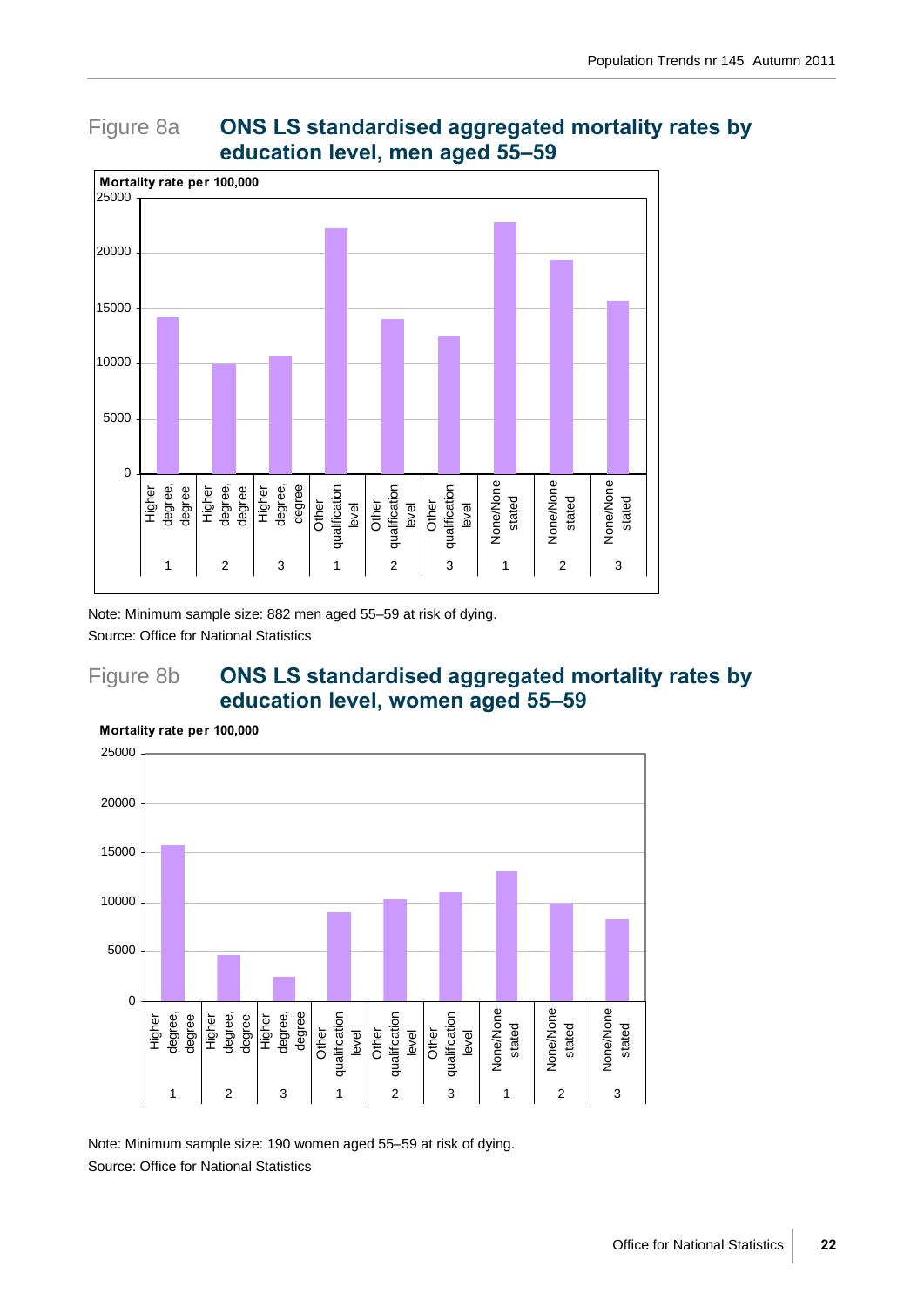### **Tenure**

**Tables 9a and 9b** show an increase in owner occupiers with each successive cohort. **Figures 9a and 9b** show that ONS LS mortality rates for men and women aged 55 to 59 who were 'owner occupiers' were consistently lower than those for 'non-owner occupiers'. The link between housing tenure and mortality is well established: Fox and Goldblatt (1982) and Filakti and Fox (1995) have shown that owner occupiers have lower mortality rates than non-owner occupiers when standardised for age and sex<sup>[18,19](#page-10-1)</sup>. Figures 9a and 9b show that ONS LS mortality rates for men and women aged 55 to 59 decreased for 'owner occupiers' with each successive cohort. However, the mortality rate rose for 'non-owner occupiers' between cohorts 2 and 3. The 1980 Housing Act gave five million council house tenants in England and Wales the right to buy their property from their local authority. Those who could afford to buy purchased their properties in the early-mid 1980s, 'promoting' them to the ranks of 'owner occupier', and so reducing the population of 'non-owner occupiers' to represent mainly those who could not afford to buy their property. It is, therefore, likely that the 'non-owner occupiers' in cohort 3 had higher mortality than the corresponding group in cohort 2, at least partly as a result of this group becoming more selected towards those unemployed, poor or sick.

### Table 9a **Percentage distribution of ONS LS members by tenure, men aged 55–59**

| <b>Cohort</b> | Owner<br>occupier | Percentage<br>point<br>change | <b>Not</b><br>owner<br>occupier | Percentage<br>point<br>change | Total<br>(Number) |
|---------------|-------------------|-------------------------------|---------------------------------|-------------------------------|-------------------|
|               | 51                |                               | 49                              |                               | 100 (23,371)      |
|               | 63                | 12                            | 37                              | $-12$                         | 100 (24,365)      |
| 3             | 81                | 18                            | 19                              | $-18$                         | 100 (24,878)      |

Source: Office for National Statistics

### Table 9b **Percentage distribution of ONS LS members by tenure, women aged 55–59**

| <b>Cohort</b> | Owner<br>occupier | Percentage<br>point<br>change | <b>Not</b><br>owner<br>occupier | Percentage<br>point<br>change | Total<br>(Number) |
|---------------|-------------------|-------------------------------|---------------------------------|-------------------------------|-------------------|
|               | 51                | $\cdot$ .                     | 49                              |                               | 100 (25,745)      |
| 2             | 62                | 11                            | 38                              | $-11$                         | 100 (25,248)      |
| 3             | 80                | 18                            | 20                              | -18                           | 100 (25,243)      |

Source: Office for National Statistics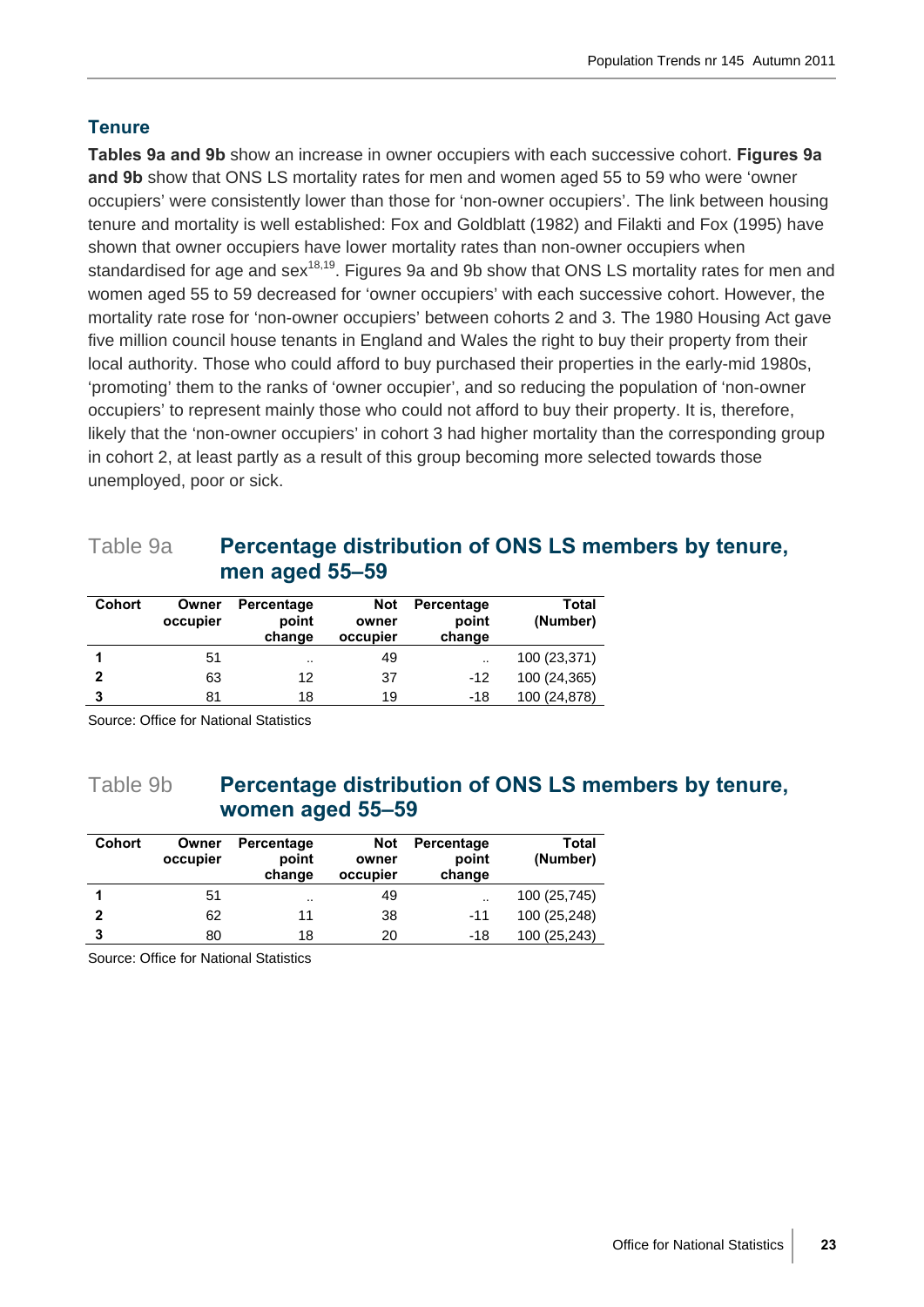

### Figure 9a **ONS LS standardised aggregated mortality rates by tenure, men aged 55–59**

Note: Minimum sample size: 3,828 men aged 55–59 at risk of dying. Source: Office for National Statistics

### Figure 9b **ONS LS standardised aggregated mortality rates by tenure, women aged 55–59**



Note: Minimum sample size: 3959 women aged 55–59 at risk of dying. Source: Office for National Statistics

### **Quantifying the effects of change in composition verses change in mortality by characteristic**

A standardised number of deaths can be produced by applying the standardised mortality rates to the population at risk for each cohort and the change between the cohorts examined. Note that the population here is the population at risk of dying in the period concerned, excluding those that died within five years of the Census. Thus the population numbers are lower than shown in the earlier tables, and therefore the distributions slightly different.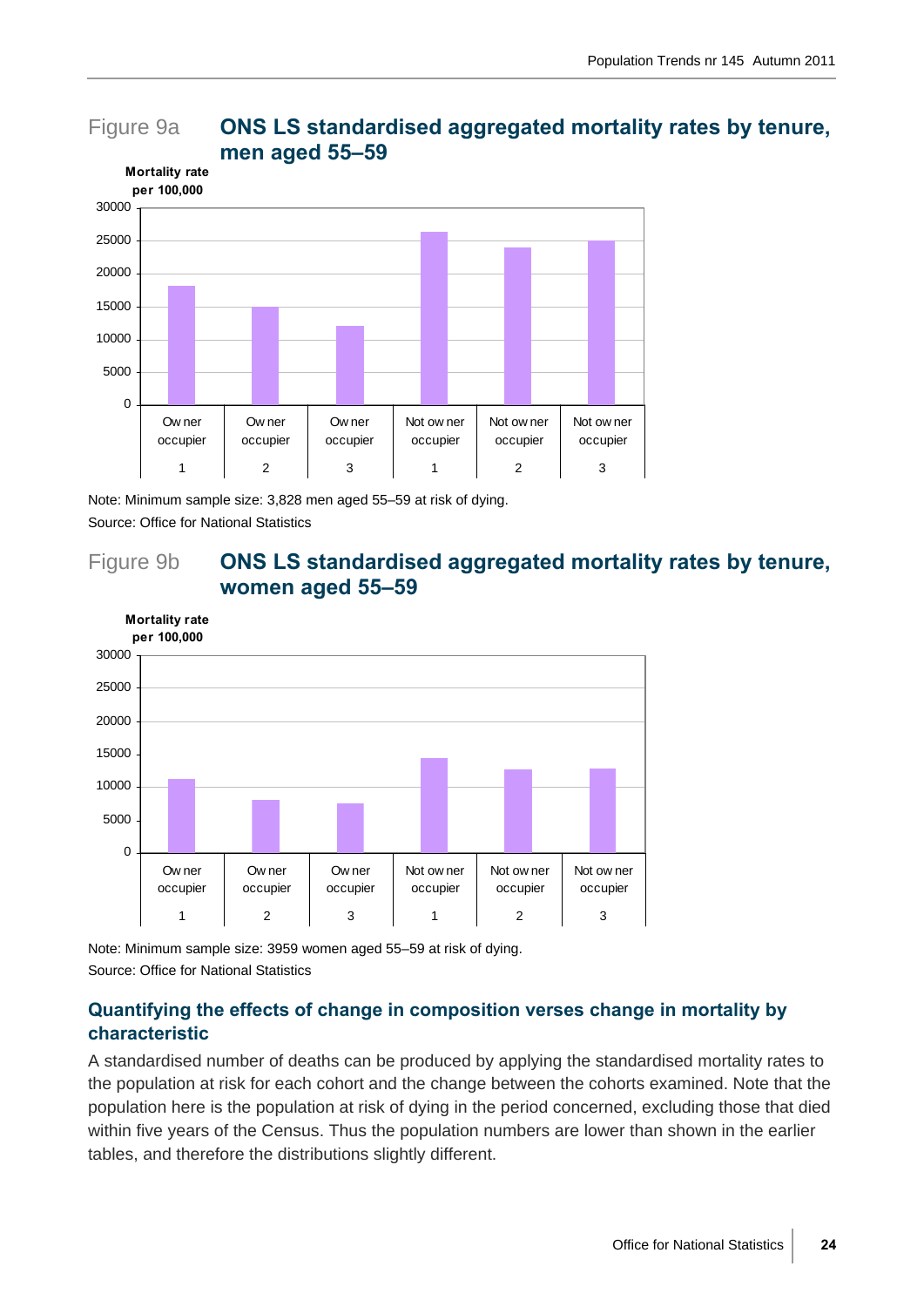A crude decomposition of how much the overall mortality improvement is being driven by a change in the size and composition of the population by socio-economic group, and by changes in mortality rates of the subgroups chosen, can be obtained by:

(a) applying the mortality rates in cohort y to the population distribution for cohort  $y+1$ uncontrolled to the size of cohort y;

(b) applying the mortality rates in cohort y to the population distribution for cohort  $y+1$ controlled to the size of cohort y; and,

(c) applying the mortality rates of cohort y+1 to the population of cohort y.

These three calculations will not produce the exact overall change as there are interactions between the rates and the populations. Also the populations are not standardised by single age for their characteristics. However, they do provide an indication of the main driver (mortality change or population size/composition change) for each of the socio-demographic characteristics examined. **Table 10** shows the changes decomposed between cohort 1 and cohort 2 and between cohorts 2 and 3. A comparison can then be made between the change in the overall number of standardised deaths and the number resulting from applying the standardised mortality rates to the population.

So, for example, for male marital status between cohort 1 and cohort 2 we first compute the number of standardised deaths by applying the mortality rates by marital status for cohort 1 to the population in cohort 1 and similarly the mortality for cohort 2 to the population for cohort 2; see Table 10 cohort 1 to cohort 2 section, marital status column, rows (i) and (ii). We then try to decompose the change of 1,144 shown in row (iii) by first applying the cohort 1 mortality by marital status to the cohort 2 population: this will cover both the change in distribution and the change in size of the population. We then apply the cohort 1 mortality to the cohort 2 population distribution controlled to the size of the cohort 1 population to remove the effect of change in size. Finally, we apply the cohort 2 mortality to the cohort 1 population to give a measure of the change due to mortality. We see that the main driver appears to be mortality improvement (-916 deaths); when the population size effect is removed the composition effect would actually suggest a slight worsening in mortality.

Any conclusions drawn from the crude analysis shown in Table 10 are tentative, but the results suggest that between cohort 1 and cohort 2 there were reductions in mortality that resulted mainly from the changing mortality (row (x) cohort 1 to cohort 2). Population composition effects also show small positive effects for women, but overall mortality is more dominant than composition change.

Between cohort 2 and cohort 3 reductions in standardised deaths are almost entirely resulting from the change in mortality. Population size and composition appeared to have much less of an effect; indeed for some variables (male and female marital status and economic position; male social class) there is some evidence that, other things being equal, the changes in population composition would have made mortality worse.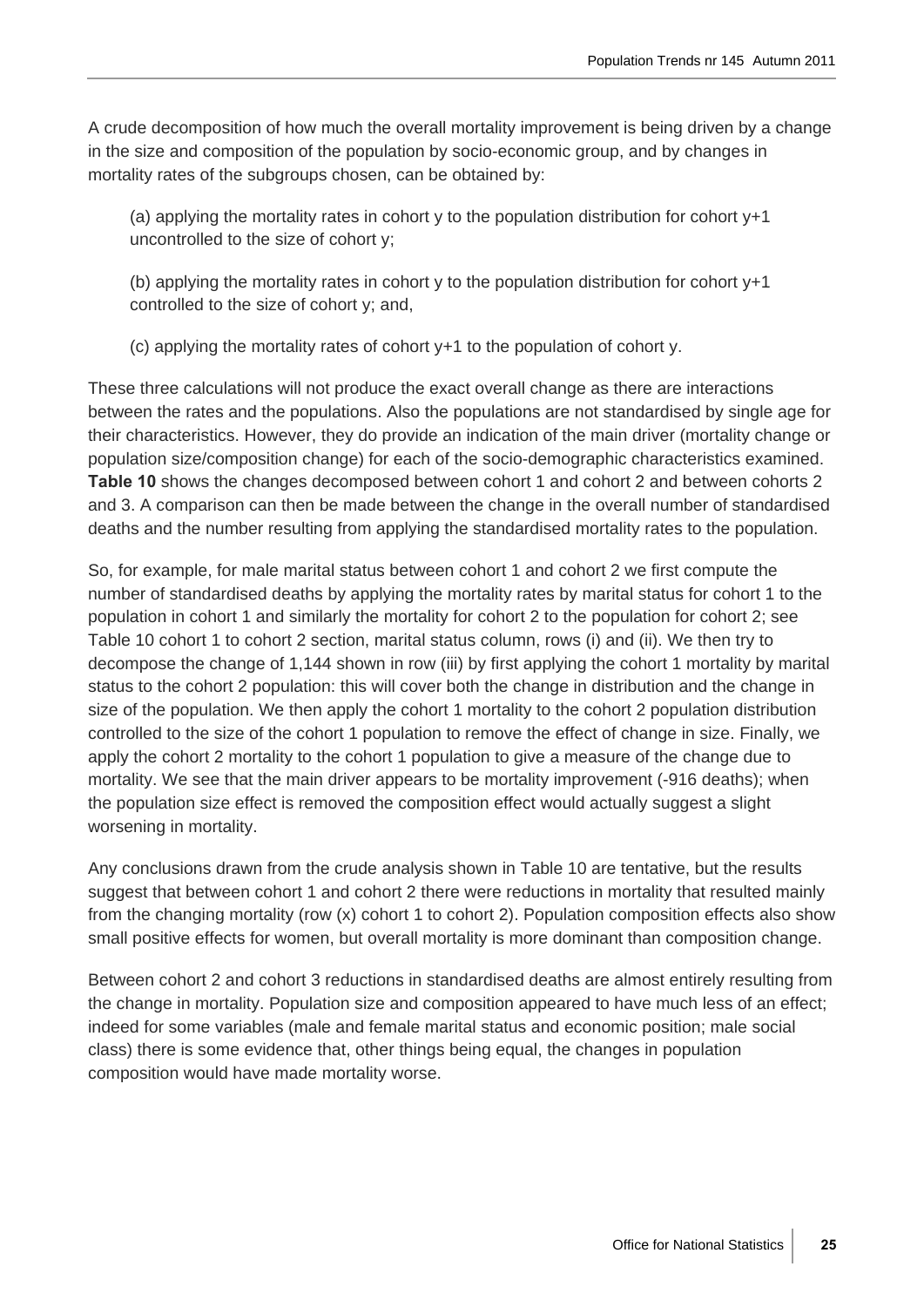# Table 10a **Decomposition of population change and mortality change between cohorts, men**

|        | <b>Change Cohort 1 to Cohort 2</b>                                                                           |                                            | <b>Males</b>             |                      |                  |                 |               |  |  |
|--------|--------------------------------------------------------------------------------------------------------------|--------------------------------------------|--------------------------|----------------------|------------------|-----------------|---------------|--|--|
|        |                                                                                                              |                                            | <b>Marital</b><br>status | Economic<br>position | <b>Education</b> | Social<br>class | <b>Tenure</b> |  |  |
| (i)    |                                                                                                              | Cohort 1 Overall Standardised deaths       | 4,669                    | 4,675                | 4,677            | 4,675           | 4,669         |  |  |
| (ii)   |                                                                                                              | Cohort 2 Overall Standardised deaths       | 3,525                    | 3,540                | 3,528            | 3,529           | 3,524         |  |  |
| (iii)  | <b>Difference</b>                                                                                            |                                            | $-1,144$                 | $-1,135$             | $-1,148$         | $-1,146$        | $-1,144$      |  |  |
|        | Standardised deaths if applying                                                                              |                                            |                          |                      |                  |                 |               |  |  |
|        | (iv) cohort 1 mortality and cohort 2 population<br>cohort 1 mortality to cohort 2 with population controlled |                                            | 4,368                    | 4,555                | 4,289            | 4,317           | 4,084         |  |  |
| (v)    | to cohort 1 size                                                                                             |                                            | 4,711                    | 4,913                | 4,626            | 4,656           | 4,405         |  |  |
| (vi)   |                                                                                                              | cohort 2 mortality and cohort 1 population | 3,753                    | 3,559                | 3,889            | 3,840           | 4,085         |  |  |
|        |                                                                                                              | Change due to population size and          |                          |                      |                  |                 |               |  |  |
| (vii)  | (iv) - (i)                                                                                                   | composition                                | $-301$                   | $-121$               | $-387$           | $-358$          | -585          |  |  |
| (viii) | $(v) - (i)$                                                                                                  | Change due to population composition       | 42                       | 237                  | -50              | -19             | $-264$        |  |  |
| (ix)   | (vii) - (viii)                                                                                               | Change due to population size              | $-343$                   | $-358$               | $-337$           | $-339$          | $-321$        |  |  |
|        | $(x)$ $(vi) - (i)$                                                                                           | Change due to mortality improvement        | $-916$                   | $-1,116$             | $-787$           | $-834$          | $-584$        |  |  |
|        | $(viii)+(ix)+(x)$                                                                                            |                                            | $-1,217$                 | $-1,237$             | $-1,175$         | $-1,192$        | $-1,168$      |  |  |

### **Change Cohort 2 to Cohort 3**

|        |                                                                                                         |                                                                                                                         | <b>Marital</b><br>status | <b>Economic</b><br>position | <b>Education</b> | <b>Social</b><br>class | <b>Tenure</b> |
|--------|---------------------------------------------------------------------------------------------------------|-------------------------------------------------------------------------------------------------------------------------|--------------------------|-----------------------------|------------------|------------------------|---------------|
| (i)    |                                                                                                         | Cohort 2 Overall Standardised deaths                                                                                    | 3,525                    | 3,540                       | 3,528            | 3,529                  | 3,524         |
| (ii)   |                                                                                                         | Cohort 3 Overall Standardised deaths                                                                                    | 2,946                    | 2,939                       | 2,946            | 2,930                  | 2,934         |
| (iii)  | <b>Difference</b>                                                                                       |                                                                                                                         | $-580$                   | $-601$                      | -582             | $-599$                 | -590          |
|        | Standardised deaths if applying                                                                         |                                                                                                                         |                          |                             |                  |                        |               |
| (iv)   | cohort 2 mortality and cohort 3 population<br>cohort 2 mortality to cohort 3 with population controlled |                                                                                                                         | 3,725                    | 4,084                       | 3,530            | 3,707                  | 3,354         |
| (v)    | to cohort 2 size                                                                                        |                                                                                                                         | 3,871                    | 3,930                       | 3,397            | 3,567                  | 3,227         |
| (vi)   | cohort 3 mortality and cohort 2 population                                                              |                                                                                                                         | 2,781                    | 2,585                       | 2,909            | 2,762                  | 3,247         |
|        |                                                                                                         | Change due to population size and                                                                                       |                          |                             |                  |                        |               |
| (vii)  | (iv) - (i)                                                                                              | composition                                                                                                             | 199                      | 544                         | 2                | 178                    | -170          |
| (viii) | $(v) - (i)$                                                                                             | Change due to population composition                                                                                    | 346                      | 390                         | $-132$           | 38                     | $-297$        |
| (ix)   | (vii) - (viii)                                                                                          | Change due to population size                                                                                           | $-147$                   | 155                         | 134              | 140                    | 127           |
| (x)    | (vi) - (i)                                                                                              | Change due to mortality improvement                                                                                     | $-744$                   | $-955$                      | $-619$           | $-767$                 | $-277$        |
|        | $(viii)+(ix)+(x)$                                                                                       |                                                                                                                         | $-545$                   | $-411$                      | -617             | -589                   | -447          |
|        |                                                                                                         | that was according to the substitute of the substitute of the substitute of the substitute of according the contract of |                          |                             |                  |                        |               |

Notes: Numbers shown are numbers of deaths resulting from the application of standardised mortality rates to populations.

Numbers may not sum due to rounding.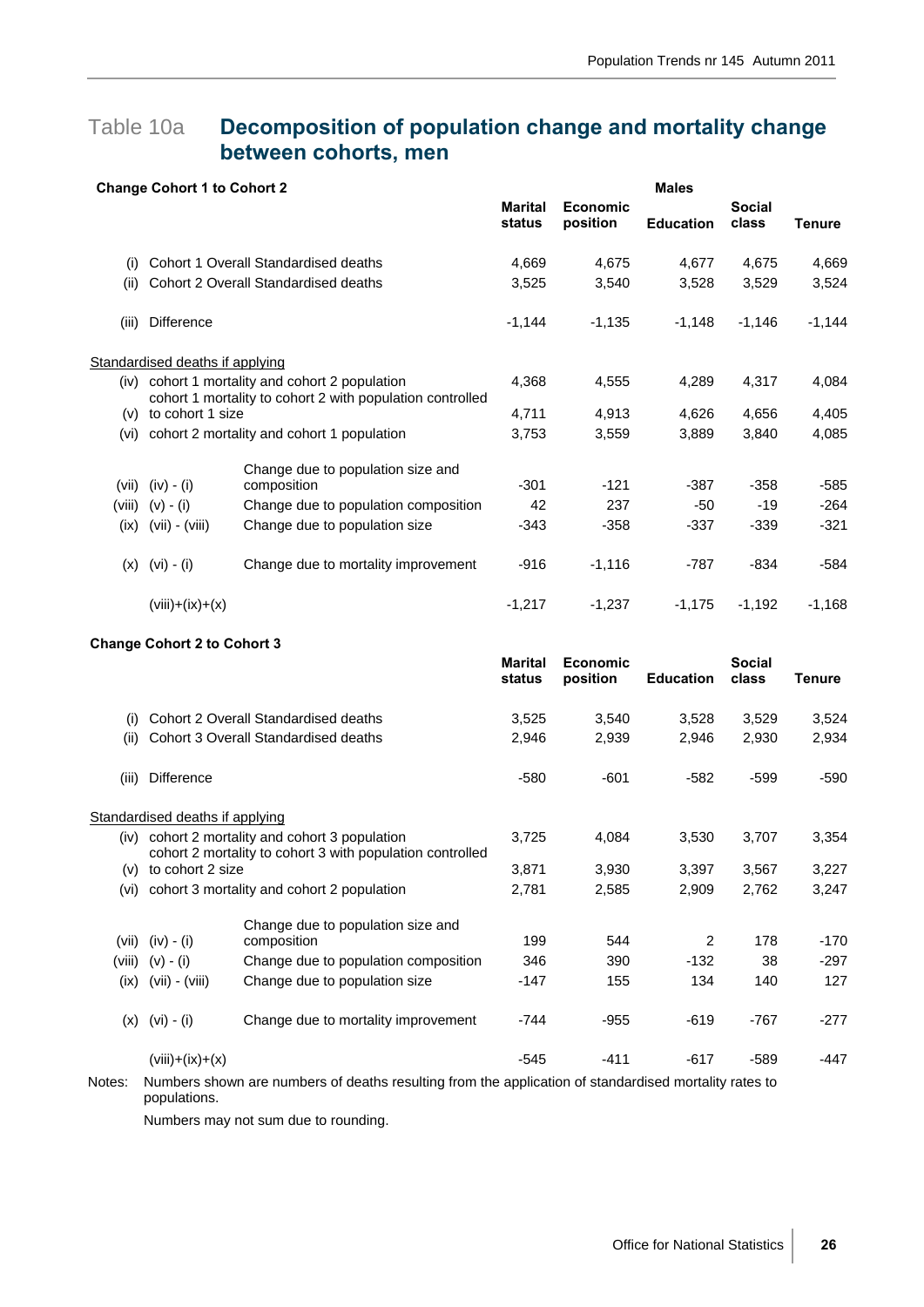# Table 10b **Decomposition of population change and mortality change between cohorts, women**

|        | <b>Change Cohort 1 to Cohort 2</b>                                                                           |                                            | <b>Females</b>           |                             |                  |                        |          |  |  |
|--------|--------------------------------------------------------------------------------------------------------------|--------------------------------------------|--------------------------|-----------------------------|------------------|------------------------|----------|--|--|
|        |                                                                                                              |                                            | <b>Marital</b><br>status | <b>Economic</b><br>position | <b>Education</b> | <b>Social</b><br>class | Tenure   |  |  |
| (i)    |                                                                                                              | Cohort 1 Overall Standardised deaths       | 2,974                    | 2,983                       | 2,979            | 2,975                  | 2,976    |  |  |
| (ii)   |                                                                                                              | Cohort 2 Overall Standardised deaths       | 1,980                    | 1,978                       | 1,970            | 1,966                  | 1,970    |  |  |
| (iii)  | Difference                                                                                                   |                                            | $-994$                   | $-1,005$                    | $-1,009$         | $-1,010$               | $-1,005$ |  |  |
|        | Standardised deaths if applying                                                                              |                                            |                          |                             |                  |                        |          |  |  |
|        | (iv) cohort 1 mortality and cohort 2 population<br>cohort 1 mortality to cohort 2 with population controlled |                                            | 2,573                    | 2,559                       | 2,575            | 2,473                  | 2,496    |  |  |
| (v)    | to cohort 1 size                                                                                             |                                            | 4,711                    | 2,964                       | 2,948            | 2,967                  | 2,848    |  |  |
| (vi)   |                                                                                                              | cohort 2 mortality and cohort 1 population | 2,266                    | 2,216                       | 2,281            | 2,340                  | 2,408    |  |  |
|        |                                                                                                              | Change due to population size and          |                          |                             |                  |                        |          |  |  |
| (vii)  | (iv) - (i)                                                                                                   | composition                                | $-401$                   | $-424$                      | $-404$           | $-503$                 | -479     |  |  |
| (viii) | $(v) - (i)$                                                                                                  | Change due to population composition       | $-10$                    | $-35$                       | $-12$            | $-127$                 | $-100$   |  |  |
| (ix)   | (vii) - (viii)                                                                                               | Change due to population size              | $-391$                   | $-389$                      | $-391$           | $-376$                 | $-379$   |  |  |
| (x)    | (vi) - (i)                                                                                                   | Change due to mortality improvement        | $-709$                   | $-768$                      | $-698$           | $-636$                 | $-568$   |  |  |
|        | $(viii)+(ix)+(x)$                                                                                            |                                            | $-1,110$                 | $-1,192$                    | $-1,102$         | $-1,138$               | $-1,047$ |  |  |

### **Change Cohort 2 to Cohort 3**

|                                                    |                                      | <b>Marital</b><br>status                                                                                                                                                     | <b>Economic</b><br>position | <b>Education</b> | <b>Social</b><br>class | <b>Tenure</b> |
|----------------------------------------------------|--------------------------------------|------------------------------------------------------------------------------------------------------------------------------------------------------------------------------|-----------------------------|------------------|------------------------|---------------|
| (i)                                                |                                      | 1,980                                                                                                                                                                        | 1,978                       | 1,970            | 1,966                  | 1,970         |
|                                                    |                                      | 1,742                                                                                                                                                                        | 1.754                       | 1.746            | 1.745                  | 1,750         |
| <b>Difference</b>                                  |                                      | $-238$                                                                                                                                                                       | $-224$                      | $-224$           | $-221$                 | $-221$        |
|                                                    |                                      |                                                                                                                                                                              |                             |                  |                        |               |
| cohort 2 mortality and cohort 3 population         |                                      | 2,057                                                                                                                                                                        | 2,389                       | 1,994            | 1,891                  | 1,842         |
| to cohort 2 size                                   |                                      | 3,871                                                                                                                                                                        | 2,094                       | 2,346            | 1,959                  | 1,857         |
| cohort 3 mortality and cohort 2 population<br>(vi) |                                      | 1,707                                                                                                                                                                        | 1,691                       | 1,694            | 1,929                  | 1,913         |
|                                                    | Change due to population size and    |                                                                                                                                                                              |                             |                  |                        |               |
| $(iv) - (i)$<br>(vii)                              | composition                          | 76                                                                                                                                                                           | 410                         | 24               | $-75$                  | $-129$        |
| $(v) - (i)$<br>(viii)                              | Change due to population composition | 113                                                                                                                                                                          | 368                         | $-11$            | $-109$                 | $-161$        |
| $(vii) - (viii)$<br>(ix)                           | Change due to population size        | $-37$                                                                                                                                                                        | 42                          | 35               | 34                     | 33            |
| (vi) - (i)<br>(x)                                  | Change due to mortality improvement  | $-274$                                                                                                                                                                       | $-287$                      | $-276$           | $-37$                  | $-57$         |
| $(viii)+(ix)+(x)$                                  |                                      | $-197$                                                                                                                                                                       | 123                         | $-251$           | $-112$                 | $-186$        |
|                                                    | (iii)<br>(iv)<br>(v)                 | Cohort 2 Overall Standardised deaths<br>Cohort 3 Overall Standardised deaths<br>Standardised deaths if applying<br>cohort 2 mortality to cohort 3 with population controlled |                             |                  |                        |               |

Notes: Numbers shown are numbers of deaths resulting from the application of standardised mortality rates to populations.

Numbers may not sum due to rounding.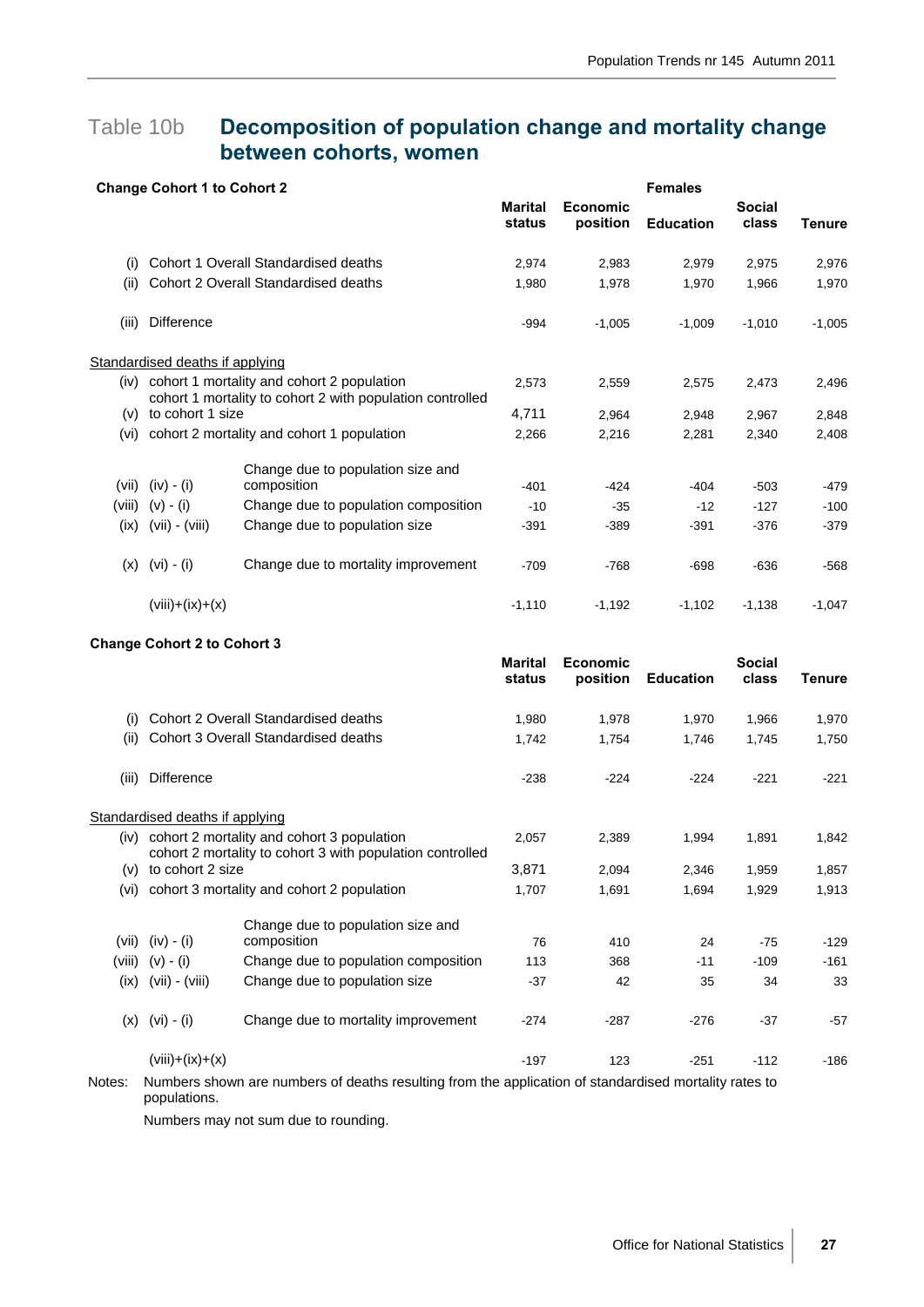### **Discussion**

The analysis of the social and demographic characteristics clearly reflects well known trends:

- the decline in marriage and rise in divorce
- increases in the number and percentage of women in employment
- increases in the number and percentage of men and women who are permanently sick
- increases in the number and percentage of men and women who are in professional and intermediate occupations
- decreases in the number and percentage of men and women in manual occupations
- increases in the number and percentage of men and women with degrees and other qualifications
- increases in home ownership

Unsurprisingly for such a complex issue, the analysis does not suggest any clear explanation for the golden cohort experiencing greater mortality improvements than the cohorts born either side. Indeed, because of the need to group data, it is more difficult to discern the golden cohort in the ONS LS data (or even the ONS mortality data grouped analogously). It does, however, indicate that changes in population composition under some of the selected broad variables (particularly marital status and economic position) may be important for mortality change when looking at a very specific age range (55–59). This may suggest that there is some element of social change and experience that assisted the generations born around 1930 to show slightly greater improvements than preceding or successive generations. Therefore, researchers may wish to look further at both changes in population composition and variation in mortality rates by that composition when considering variations between cohorts. Further work using health and cause of death data could also help determine possible drivers behind the larger mortality improvements experienced by the golden cohort.

The ONS LS has proved to be a valuable source for the analysis of socio-economic mortality differentials in many studies<sup>13,14,16,17,18,19</sup>. This article, like many others<sup>[20](#page-3-1)</sup>, did not consider the cumulative effects of disadvantage in early life at later stages of life, as this would be very difficult to determine. Better nutrition and improved environmental conditions, particularly those relating to infant feeding and care, are thought to be responsible for much of the mortality improvement demonstrated in the Caselli and Capocaccia (1989) study<sup>[21](#page-4-0)</sup>. It is likely that the 'golden cohort' benefited from these improvements and also avoided certain key effects that had a negative influence on life expectancy, most notably the First World War (1914–18) and the influenza pandemic (1918–21). The absence of data prior to 1971 and lack of consistent information on health throughout the decades means that we are unable to include these effects.

### **Acknowledgements**

Thanks to all at the ONS Population and Demography Division who provided advice and feedback throughout the research.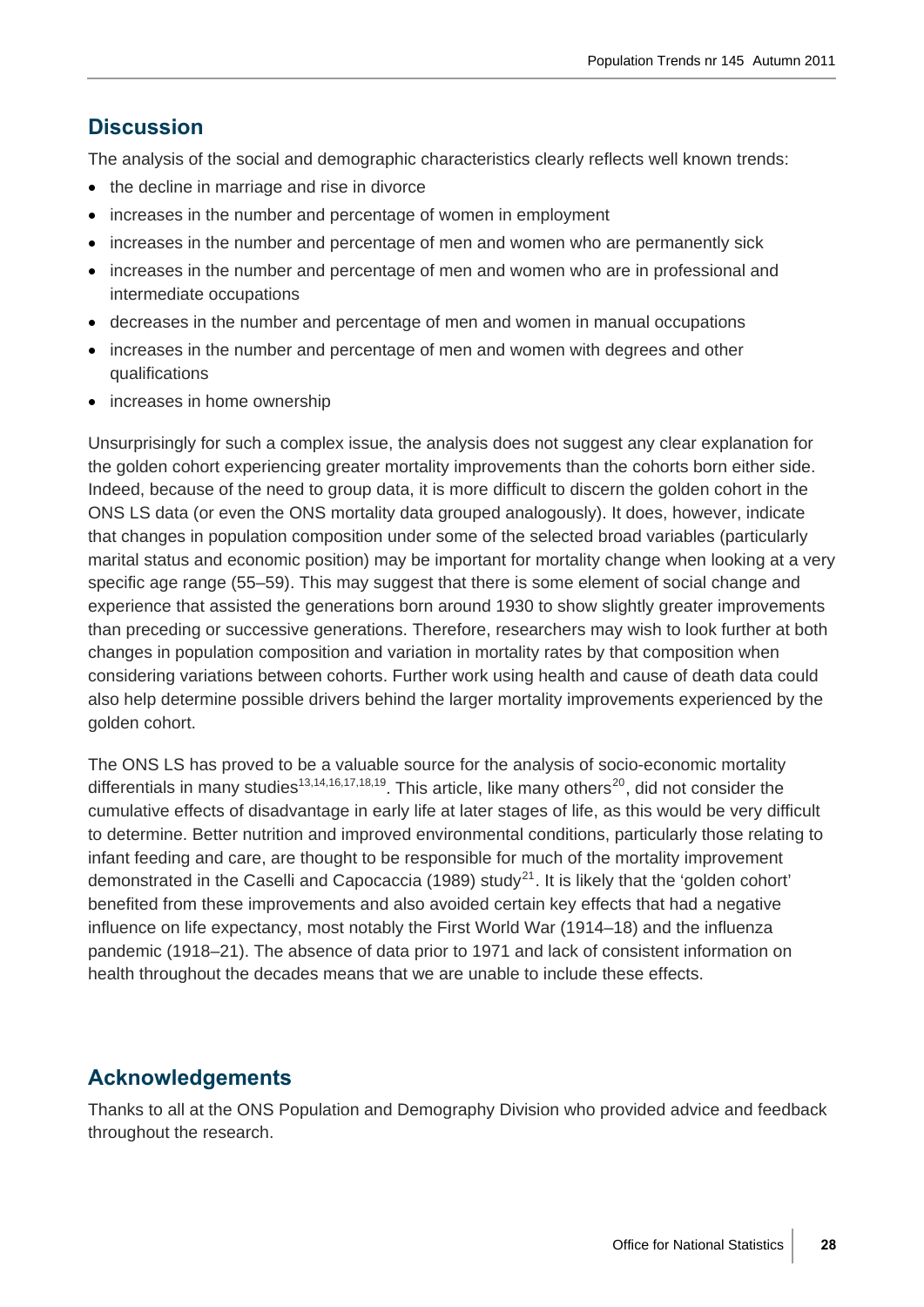### **References**

- 1 Murphy, M (2009) 'The Golden Generations in historical context'. *British Actuarial Journal, 15, Supplement,* 151-184.
- 2 Office for National Statistics (2008) *National Population Projections 2008-based.* Series PP2 No 27. Available at: [www.ons.gov.uk/ons/rel/npp/national-population-projections/2008-based](http://www.ons.gov.uk/ons/rel/npp/national-population-projections/2008-based-reference-volume--series-pp2/2008-based-reference-volume-no--27.pdf)[reference-volume--series-pp2/2008-based-reference-volume-no--27.pdf](http://www.ons.gov.uk/ons/rel/npp/national-population-projections/2008-based-reference-volume--series-pp2/2008-based-reference-volume-no--27.pdf)
- 3 O'Connell and Dunstan (2009) 'Do cohort mortality trends emigrate?' Insights on the UK's golden cohort for a comparison with a British settler country. *British Actuarial Journal. Volume 15, Supplement.* Available at: [www.actuaries.org.uk/sites/all/files/documents/pdf/pp091121.pdf](http://www.actuaries.org.uk/sites/all/files/documents/pdf/pp091121.pdf)
- 4 Office for National Statistics (2008) 2008-Based National Population Projections: Frequently Asked Questions. Available at: [www.ons.gov.uk/ons/rel/npp/national-population](http://www.ons.gov.uk/ons/rel/npp/national-population-projections/2008-based-projections/frequently-asked-questions.pdf)[projections/2008-based-projections/frequently-asked-questions.pdf](http://www.ons.gov.uk/ons/rel/npp/national-population-projections/2008-based-projections/frequently-asked-questions.pdf)
- 5 Office for National Statistics (2002) Decennial Life Tables . Available at: [www.ons.gov.uk/ons/search/index.html?newquery="decennial+life+tables"](http://www.ons.gov.uk/ons/search/index.html?newquery=%22decennial+life+tables%22)
- 6 Charlton, J (1997) The health of adult Britain 1841-1994, Volume 1. London: Stationary Office.
- 7 Andreev, K and Vaupel, J (2005) *Patterns of Mortality Improvement over Age and Time in Developed Countries: Estimation, Presentation and Implications for Mortality Forecasting.*  Available at: <http://paa2005.princeton.edu/download.aspx?submissionId=51061>
- 8 Caselli, G and Capocaccia, R (1989) 'Age, Period, Cohort and Early Mortality: An Analysis of Adult Mortality in Italy'. *Population Studies*, 43, pp133-153.
- 9 CeLSIUS (2010) The ONS Longitudinal Study Poster. Available at: [www.celsius.lshtm.ac.uk/documents/LS%20Poster%202010.pdf](http://www.celsius.lshtm.ac.uk/documents/LS%20Poster%202010.pdf)
- 10 CeLSIUS (2010) Online training: How to define a study population. Available at: [www.celsius.lshtm.ac.uk/modules/studypop/sp020000.html](http://www.celsius.lshtm.ac.uk/modules/studypop/sp020000.html)
- 11 Office for National Statistics (2008) The role of the NHSCR. Available at: [www.ons.gov.uk/ons/about-ons/who-we-are/services/longitudinal-study/longitudinal-study](http://www.ons.gov.uk/ons/about-ons/who-we-are/services/longitudinal-study/longitudinal-study-history-and-processes/the-role-of-the-nhs-central-register/index.html)[history-and-processes/the-role-of-the-nhs-central-register/index.html](http://www.ons.gov.uk/ons/about-ons/who-we-are/services/longitudinal-study/longitudinal-study-history-and-processes/the-role-of-the-nhs-central-register/index.html)
- 12 Johnson, B and Blackwell, L (2007) 'Review of methods for estimating life expectancy by social class using the ONS Longitudinal Study'. *Health Statistics Quarterly* 35, 28-36.